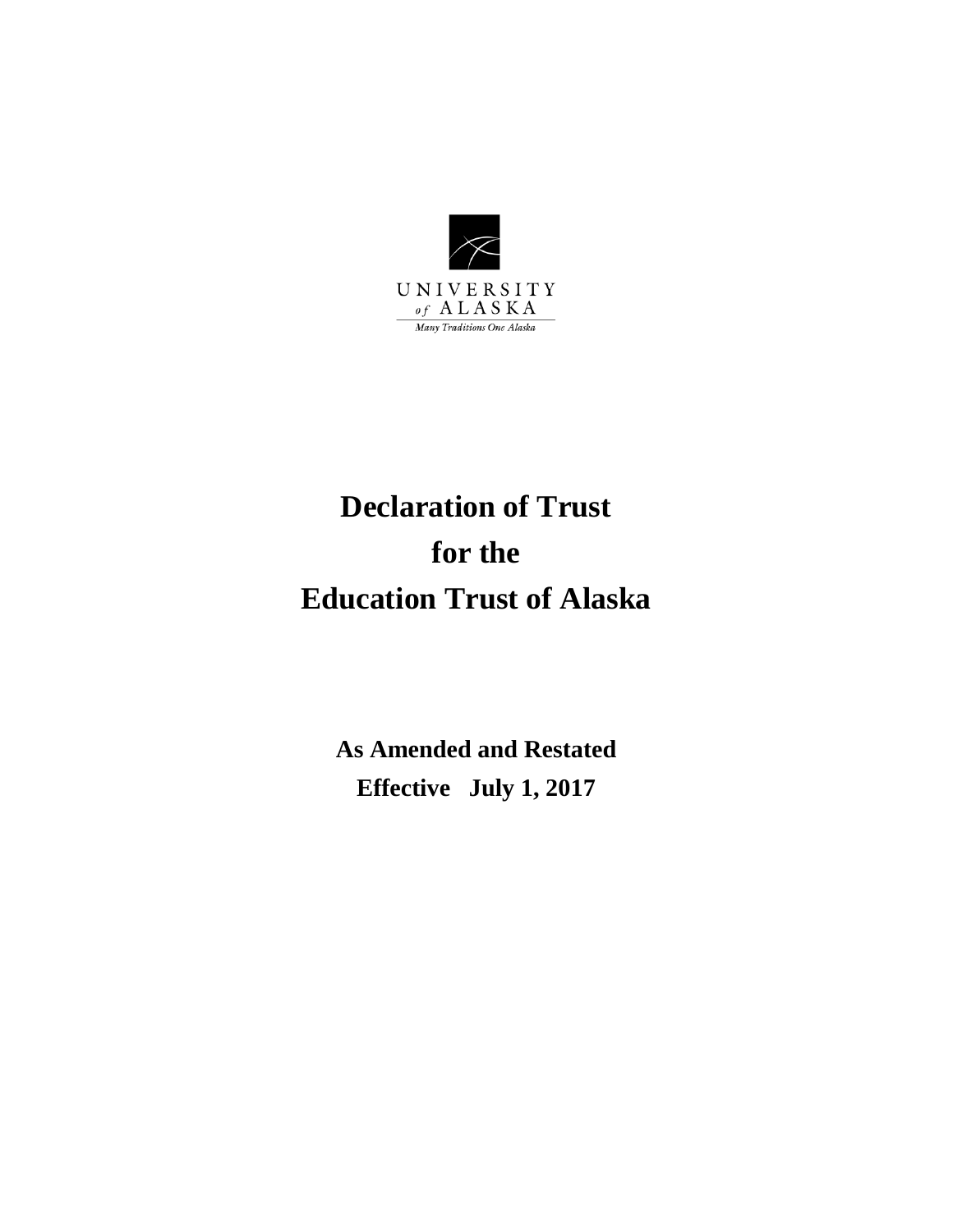# **Table of Contents**

| 6.1 Establishing an Account, Participant Eligibility, Designating a Beneficiary 11 |
|------------------------------------------------------------------------------------|
|                                                                                    |
|                                                                                    |
|                                                                                    |
|                                                                                    |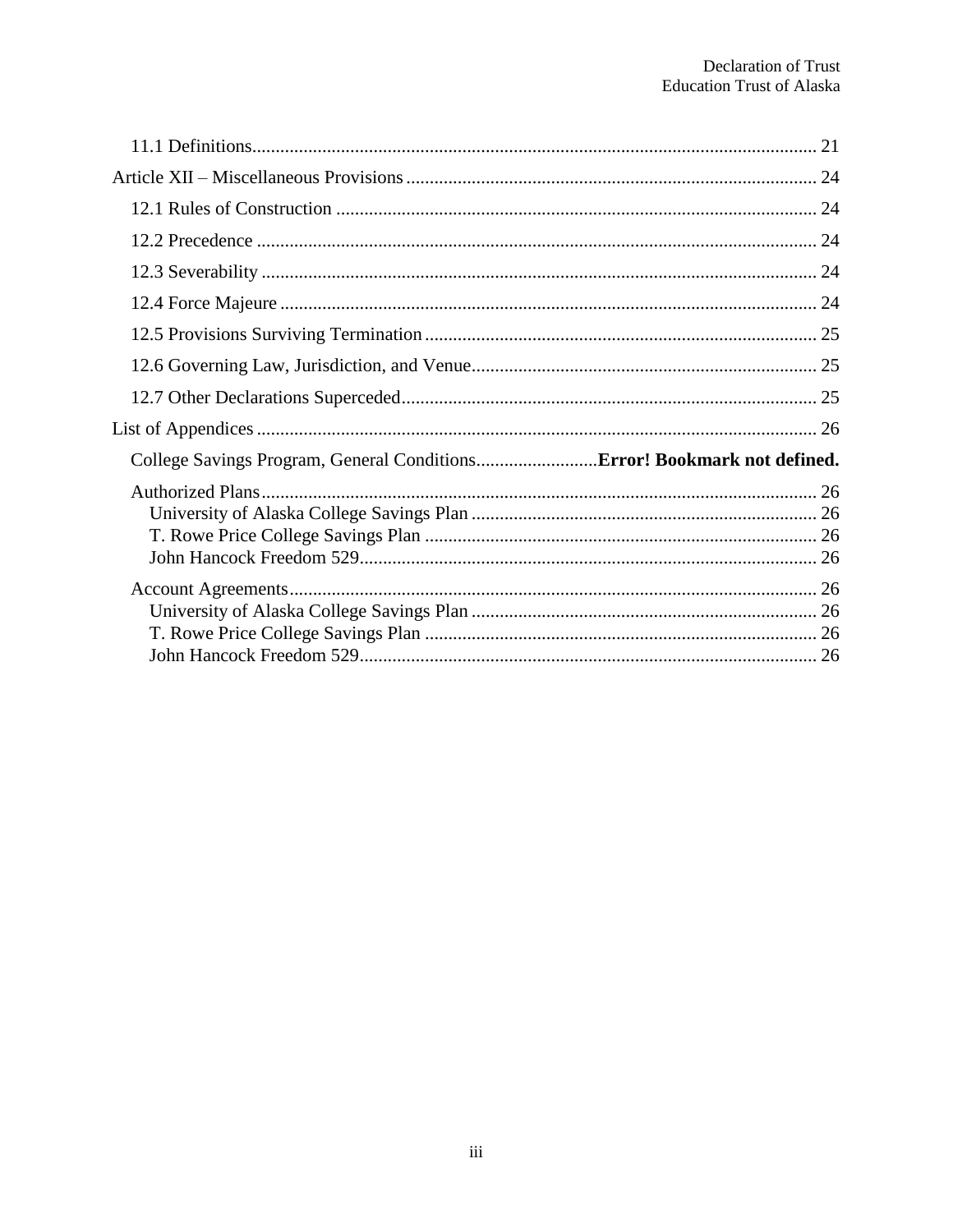#### **DECLARATION OF TRUST**

#### **OF THE**

#### **EDUCATION TRUST OF ALASKA**

#### **As Amended and Restated Effective July 1, 2017**

This AMENDED AND RESTATED DECLARATION OF TRUST for the Education Trust of Alaska, which was established on April 20, 2001, amended and restated as of January 1, 2002, and is further amended and restated by the Board of Regents of the University of Alaska to be effective the 1st day of July 2017.

WHEREAS, the Trust is comprised of the Alaska Higher Education Savings Trust and the Advance College Tuition (ACT) Savings Fund and established under the Alaska College Savings Act (AS 14.40.802 – 14.40.0817) to implement, coordinate, and facilitate the administration of the College Savings Program;

WHEREAS, the purposes of the College Savings Program are to secure the payment of available Account balances and the UA Tuition-Value Guarantee, to reduce the financial barriers to obtaining an education, to provide wide and affordable access to education and a convenient means of saving for college or other post-secondary education, to encourage achievement of higher academic standards by Beneficiaries in grades 7 through 12, to promote increased attendance at the University, and to enhance opportunities for Beneficiaries to complete their education;

WHEREAS, the College Savings Program provides that a Participant may make contributions to be invested in a manner that will encourage use for qualified higher education expenses of a Beneficiary;

WHEREAS, the College Savings Program, among other things, includes the UA Tuition-Value Guarantee, a guarantee by the Trust that the long-term earnings on a Participant's investment in the ACT Portfolio will at a minimum keep pace with the UA Tuition Inflation Rate, but only as to that portion of any distribution from the ACT Portfolio used to pay for tuition at the University of Alaska;

WHEREAS, the Alaska College Savings Act authorizes the University to administer, manage and operate the College Savings Program, to enter into Account Agreements with Participants, to provide for the investment of contributions made by those Participants and investment of any earnings on those contributions, and to make distributions at the direction of the Participants for payment or reimbursement of qualified higher education expenses or other purposes;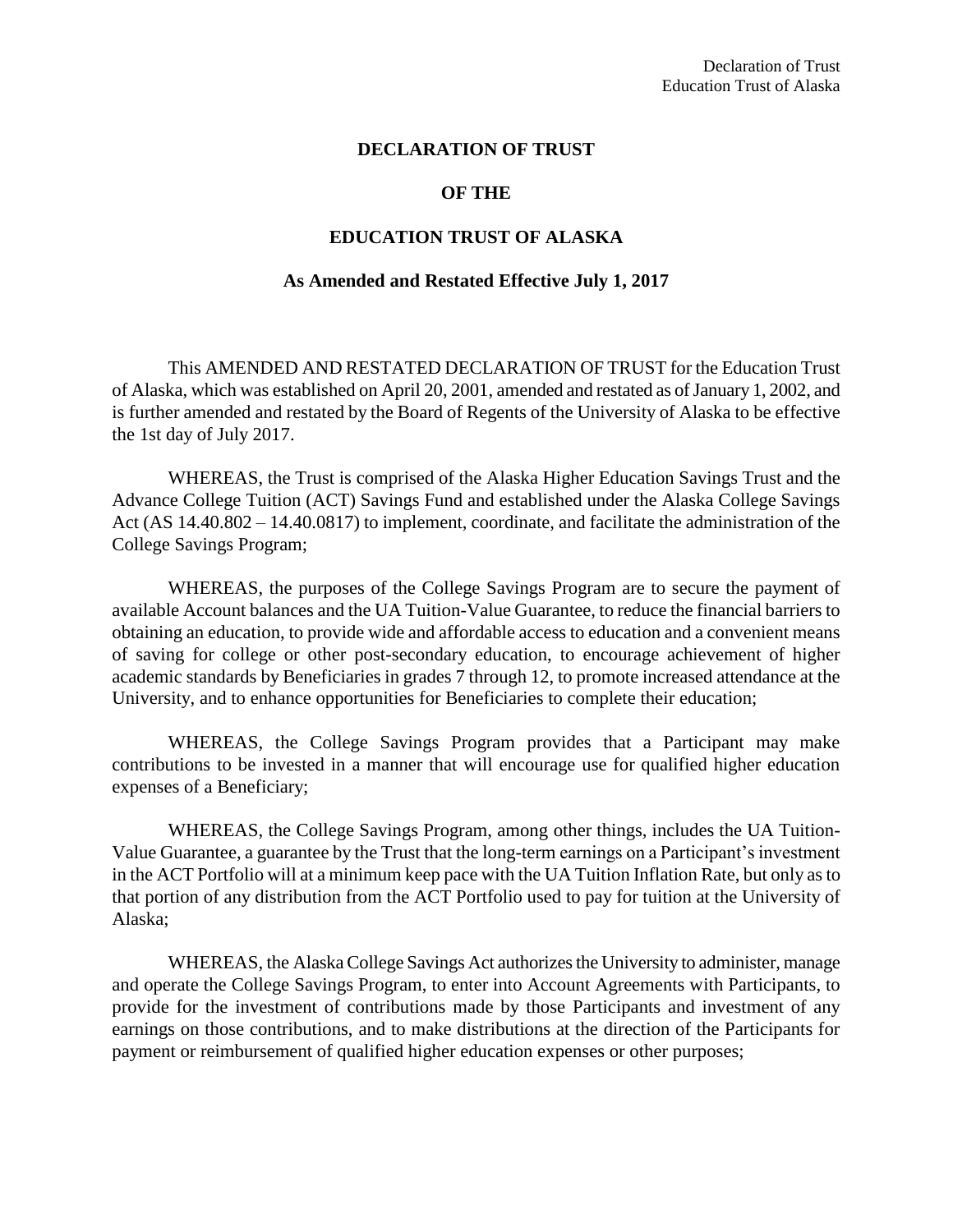WHEREAS, the Alaska College Savings Act authorizes the Trustee to engage a Program Manager to provide Program Management Services;

WHEREAS, the Alaska College Savings Act requires the Board to maintain the Trust in compliance with the requirements of a qualified tuition program established and maintained by a state within the meaning of the Code and provides that the Board may establish trusts and accounts as the Board considers appropriate to satisfy the requirements of the Code;

WHEREAS, the University has determined that the purposes of the College Savings Program may be accomplished through the Trust, and the Trust was originally declared by the University on April 20, 2001, through its Board, to carry out and promote the purposes of the College Savings Program;

WHEREAS, this Declaration is being amended and restated to reflect changes in the Internal Revenue Code of 1986, as amended, and other changes deemed appropriate by the Trust Administrator.

NOW THEREFORE, the Board hereby declares that the Trust, as provided in this Declaration, shall hold all cash, securities and other assets, which the Trust may from time to time acquire pursuant to the terms of this Declaration, IN TRUST, to manage and dispose of them in accordance with the following terms and conditions:

## ARTICLE I

## PURPOSES OF TRUST; CAPITALIZED TERMS AND REFERENCES

1.1 Secure Obligations, Other Purposes. (a) The purposes of the Trust are to secure, in accordance with this Declaration, the payment of available Account balances to Participants and Beneficiaries, to secure the UA Tuition-Value Guarantee, if applicable, to those both participating in the ACT Portfolio and attending the University, and, generally, to accomplish other purposes of the College Savings Program.

(b) The Board finds that the purposes of the Savings Trust and the ACT Savings Fund are compatible and do not limit the Trust's ability to administer, manage and otherwise carry out the duties of the Trust under this Declaration. The Board determines that the purposes of the College Savings Program may be accomplished through the Trust, and the Trust is established to carry out and promote the purposes of the College Savings Program.

1.2 Capitalized Terms, References. Capitalized terms used in this Declaration have the respective meanings specified in Section 11.1. References to Articles and Sections, unless otherwise specified, shall be to Articles and Sections of this Declaration.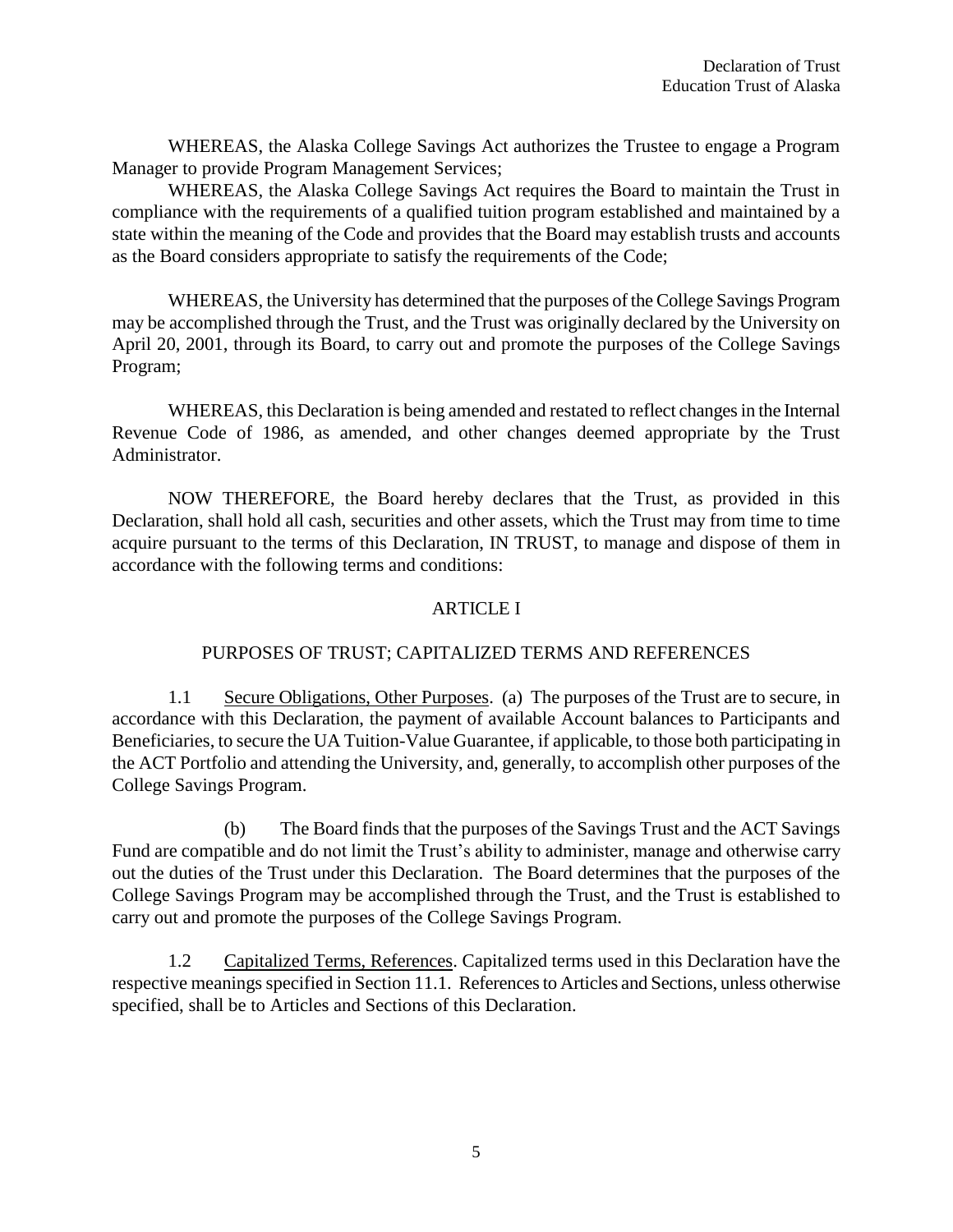## ARTICLE II

#### TRUSTEE AND TRUST ADMINISTRATOR

#### 2.1 Trustee. The Trustee shall be the University.

2.2 Trust Administrator. (a) The University President is empowered to act as Trustee as if he/she were named Trustee in AS.14.40.802. The University President may serve as Trust Administrator or appoint such other official, officer, or agent of the University to serve as Trust Administrator of the Trust. The Trust Administrator is authorized to enter into Account Agreements, in accordance with the terms of the Authorized Plans as described in the respective Plan Disclosure Document, to enter into other agreements as considered necessary and convenient, to administer, manage, operate, amend, suspend and terminate this Declaration, the Authorized Plans, and the College Savings Program, and, generally, to have all power and authority necessary and convenient to carry out the responsibilities of the Trustee under this Declaration.

(b) The Trust Administrator may engage employees, independent contractors and other persons to perform the Program Management Services and other services related to the Trust and the College Savings Program.

#### ARTICLE III

#### POWERS OF TRUSTEE

3.1 All Powers Necessary and Convenient. (a) Subject to the provisions of this Declaration, the operation of the Trust shall be managed by the Trustee. The Trustee shall have all powers necessary and convenient to administer, manage, and operate the Trust and the College Savings Program.

(b) Without limiting the provisions of this Section 3.1, the Trustee may, as the Trustee considers appropriate, do the following with respect to the Trust: (i) appoint and remove officers of the Trust, if any; (ii) appoint and terminate independent contractors, subcontractors, consultants, and sub-consultants; (iii) hire, supervise, and terminate employees; (iv) appoint one or more advisers, sub-advisers, administrators, depositories, custodians, and agents; (v) authorize any contractor, adviser, consultant, depository or custodian to appoint subcontractors, sub-advisors, subconsultants, sub-depositories, sub-custodians and agents; (vi) deposit all or any part of the assets of the Trust in a system or systems for the central handling of securities and debt instruments; (vii) provide for the promotion and marketing of the College Savings Program; and (viii) provide for payment of all the persons identified in this Section 3.1(b).

(c) The Trustee is granted full power and authority to establish and amend the Authorized Plans of the College Savings Program.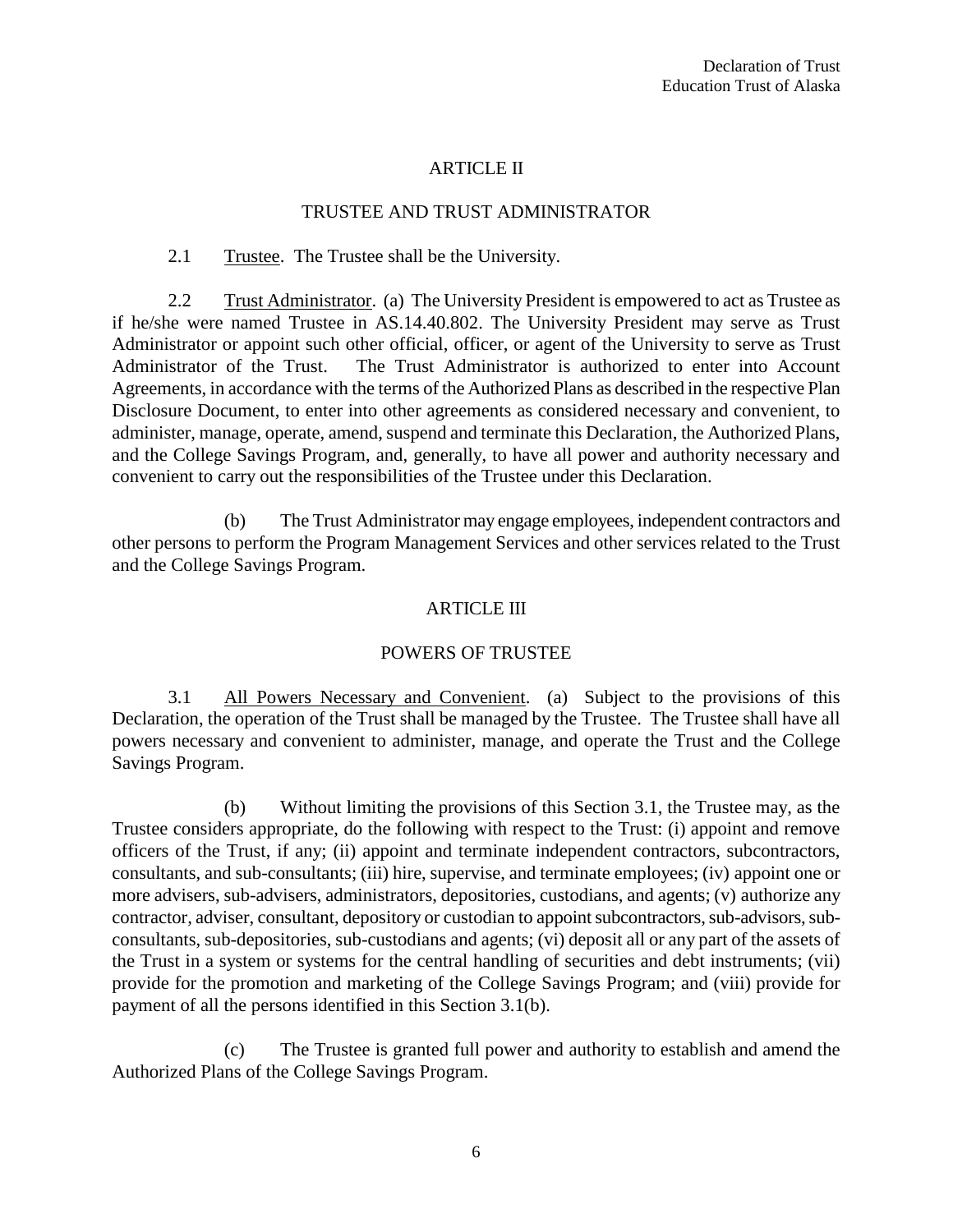(d) The Trustee is granted full power and authority to determine, and to amend from time to time, the objectives on which the Investment Options of the Trust are based and to comply with the investment direction by a Participant as may be permitted under this Declaration, the Code and interpretations by the Internal Revenue Service.

(e) With regard to Administrative Accounts, the Trustee is further granted full power and authority to hold cash, invested or uninvested, at any time and from time to time, in such amounts and to such extent as the Trustee, in the Trustee's sole discretion, deems advisable.

(f) The Trustee shall have authority to make all final interpretations of the terms and conditions of this Declaration.

(g) The assets of the Trust shall be held in the name of the Trustee or such other person as designated by the Trustee.

(h) The Trustee shall be empowered to enter into any investment that is not prohibited by law.

## 3.2 Standard of Care, Indemnification by the Trust.

(a) Standard of Care. The Trustee shall, in carrying out the duties of the Trustee as set forth in this Declaration, act with the care, skill and diligence, under the circumstances then prevailing, which shall characterize the actions of a prudent person who shall be acting as such a trustee.

(b) Indemnification by the Trust. The Trust agrees to defend and indemnify, to the fullest extent allowed by law, the University, the Trustee, the Trust Administrator, the Board, and their employees and officers (collectively "Indemnitees") for all acts taken in carrying out his, her, or their responsibilities under the terms of the College Savings Program. This defense and indemnification for all acts is intentionally broad but shall not provide indemnification for embezzlement or diversion of Account or Administrative Account funds for the benefit of the Indemnitee. This indemnification applies to all expenses of defending an action, including all legal fees and other costs of such defense, as well as to any monetary recovery resulting from a judicial or other Dispute resolution proceeding. Notwithstanding the preceding, this provision shall not apply and defense and indemnification will not be provided for the Program Manager or any paid consultant or independent contractor appointed as provided in the College Savings Program.

3.3 Selection of Program Manager. The Trustee may, as considered appropriate by the Trustee, from time to time, without limiting the generality of the Trustee's powers and authority otherwise set forth in this Declaration, enter into one or more contracts with a Program Manager, as an independent contractor, to provide some or all of the Program Management Services. In the event the Trustee shall not select a Program Manager to perform a particular Program Management Service, the Trustee shall perform that Program Management Service.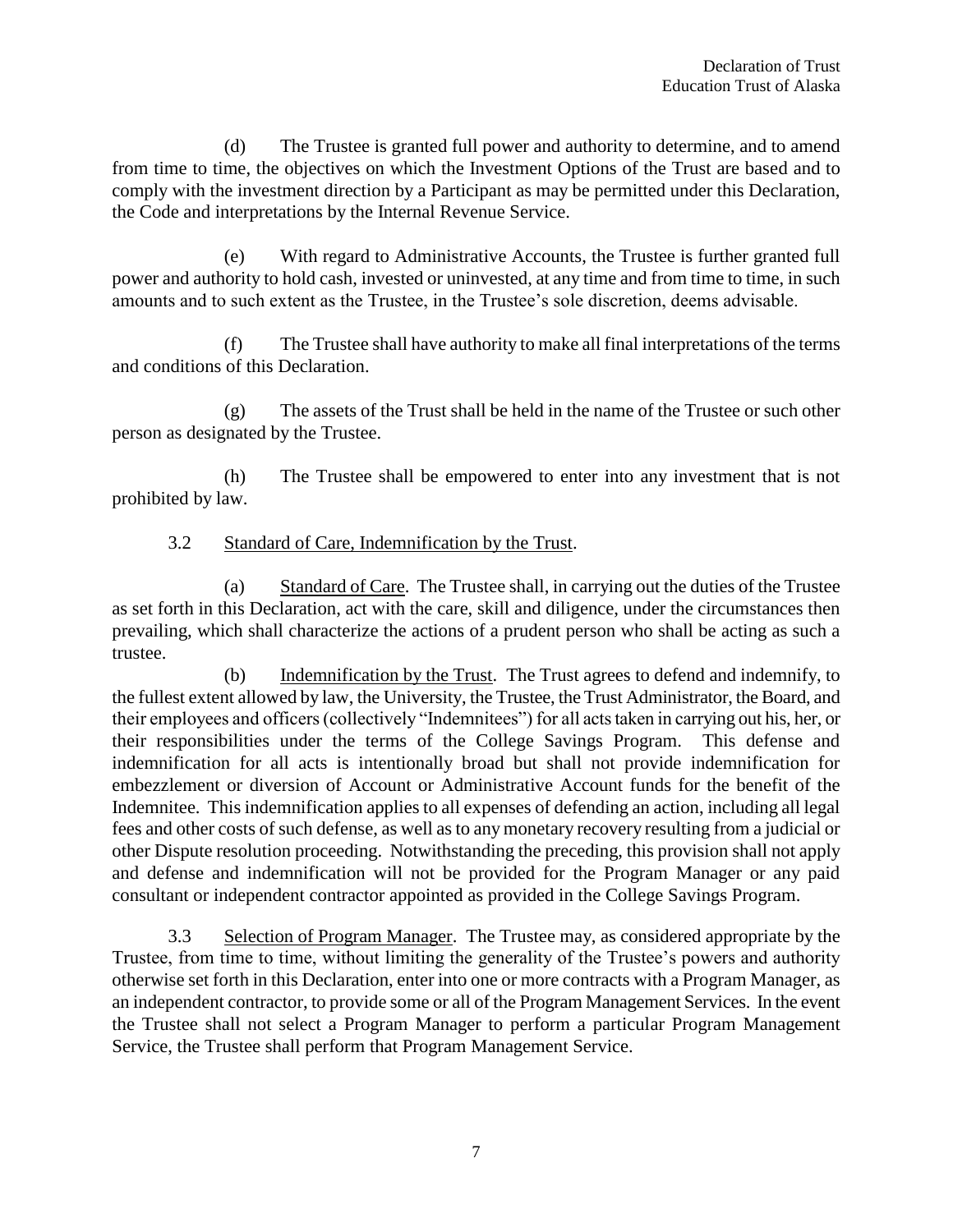3.4 Program Management Services. (a) Program Management Services may include the performance and assumption of some or all of the following services, duties and responsibilities to, or for, or on behalf of, the Trust, the College Savings Program and the Trustee: (i) assistance in the development and implementation of the College Savings Program; (ii) administrative and recordkeeping; (iii) distribution and marketing; (iv) investment management; (v) investment advisory; (vi) custodial and depository; (vii) accounting; (viii) customer relations; and (ix) such other services, duties and responsibilities as the Trustee may determine appropriate.

(b) In the event the Program Management Services shall include making the investments outlined in this Declaration, and otherwise carrying out investment management or investment advisory duties, the Program Manager shall act as a fiduciary with the care, skill and diligence, under the circumstances then prevailing, which shall characterize the action of a prudent person who shall be acting as a fiduciary in the best interests of the Trust, regarding the Administrative Accounts, and in the best interests of the Trust, the Participants and Beneficiaries, regarding the Accounts.

(c) The Program Management Services expressly include determination of detailed asset allocations and the selection of underlying mutual funds and other investments that make up the Investment Options based on investment objectives established by the Trustee, consultation with the Trustee, and such other Trustee involvement as may be required by the Code.

(d) The Program Manager may issue orders for the purchase and sale of securities, including orders through any affiliate of the Program Manager, as permitted by the Trust. The Program Manager is specifically authorized to direct Participant contributions to, or make investments in, the Investment Options as directed by the Participant, or as provided in the College Savings Program.

(e) In addition to other provisions of this Declaration, the Program Management Services are subject to the following:

(i) The Program Manager, in rendering assistance to Participants, Custodians and Beneficiaries, shall not be expected to, and shall not, provide tax or legal advice. A Participant, Custodian, or Beneficiary may, in the respective sole discretion of each, seek separate tax and legal advice regarding the College Savings Program and its operation. The Program Manager shall, periodically or when requested by the Trust, provide general regulatory and legislative updates to the Trust;

(ii) Because some of the Program Management Services provided by the Program Manager may require a Participant to provide oral, telephonic, electronic or written instructions or information, these instructions and other information provided under a signature which purports to be that of the Participant, a personal identification number, or other identifying information used to verify that the transmission originated from the Participant, are to be deemed to be authentic, and the Program Manager is authorized to act in accordance with such instructions or information; and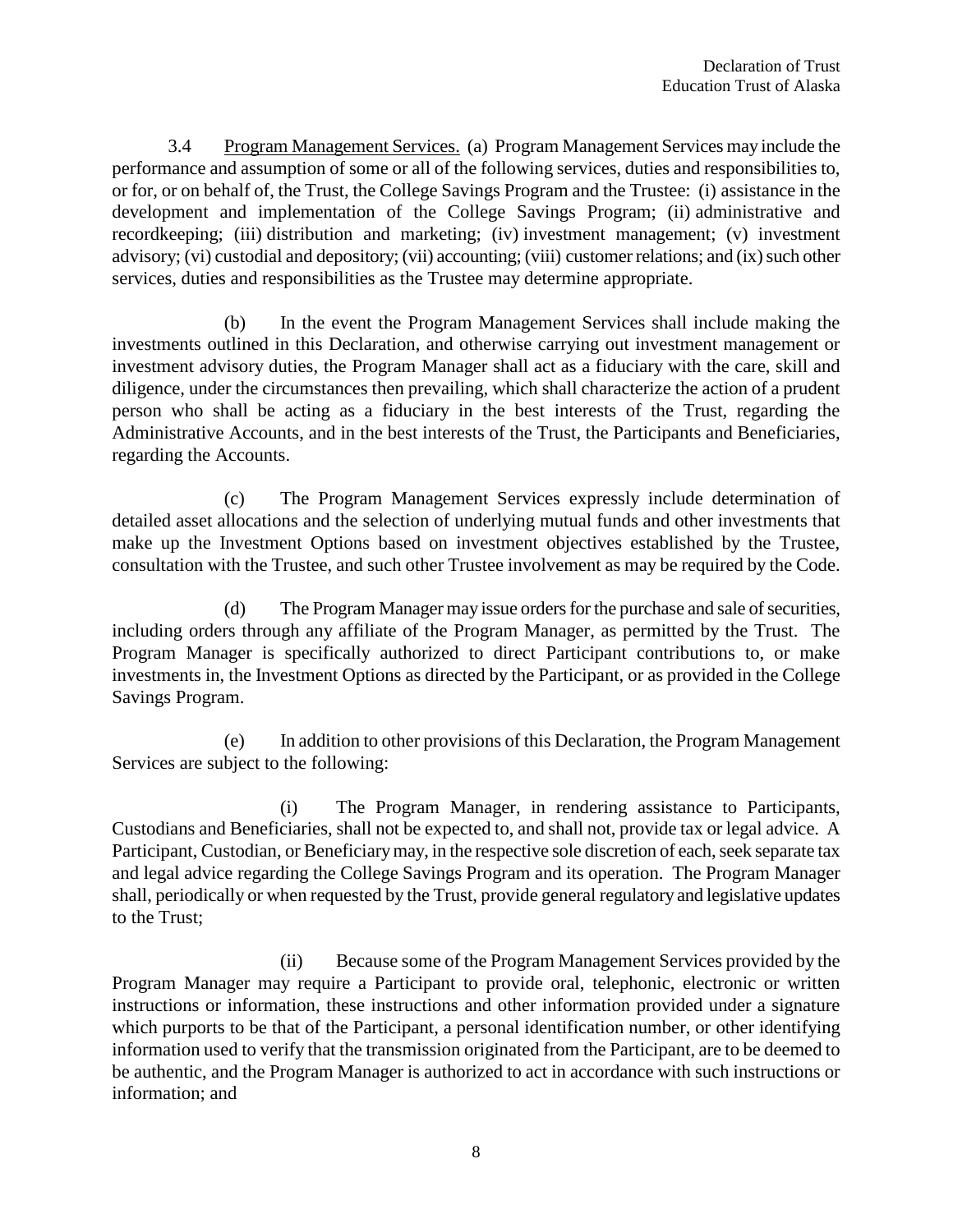(iii) The Program Manager and the Trust shall act in accordance with such instructions or information as described in Section 3.4(e)(ii) and shall have no duty to inquire into their completeness, accuracy, authenticity or timeliness.

## ARTICLE IV

## COLLEGE SAVINGS PROGRAM

4.1 Composition. (a) The College Savings Program is composed of Authorized Plans as may be established and amended by the Trust from time to time. The Plan Disclosure Documents for the Authorized Plans, current as of the date of this restatement of the Declaration are incorporated into this Declaration as Appendix I.

(b) The College Savings Program shall be implemented through the Trust and its Authorized Plans as described in the respective Plan Disclosure Documents.

4.2 Continuation and Consolidation of ACT Savings Fund. The ACT Savings Fund will be assimilated within the Administrative and Participants' Accounts of the Trust by the Trustee, and the UA Tuition-Value Guarantee determined and administered, in accordance with the terms of this Declaration and the Plan Disclosure Document for the University of Alaska College Savings Plan.

## ARTICLE V

## TRUST ADMINISTRATION

5.1 Trust Accounts (a) The Trustee shall establish within the Trust separate accounts, as follows: (i) Accounts; (ii) one or more Administrative Accounts, and (iii) such other accounts or subaccounts of the Trust as the Trustee may, from time to time, consider appropriate to administer, manage, and operate the Trust.

(b) A separate Account shall be maintained for receipt of contributions, made by a Participant on behalf of each Beneficiary, and the corresponding income, expense, gain, and loss that is attributed to that Account.

(c) The Trustee shall establish and maintain one or more Administrative Accounts for the collection of fees and revenues, for the payment of expenses and other obligations of the College Savings Program, for the creation of operating funds, reserves, endowments and such other accounts as considered necessary or convenient by the Trustee to accomplish the purposes of the Trust and the College Savings Program. The Trust may accept transfers into Administrative Accounts from any source including, but not limited to, Accounts.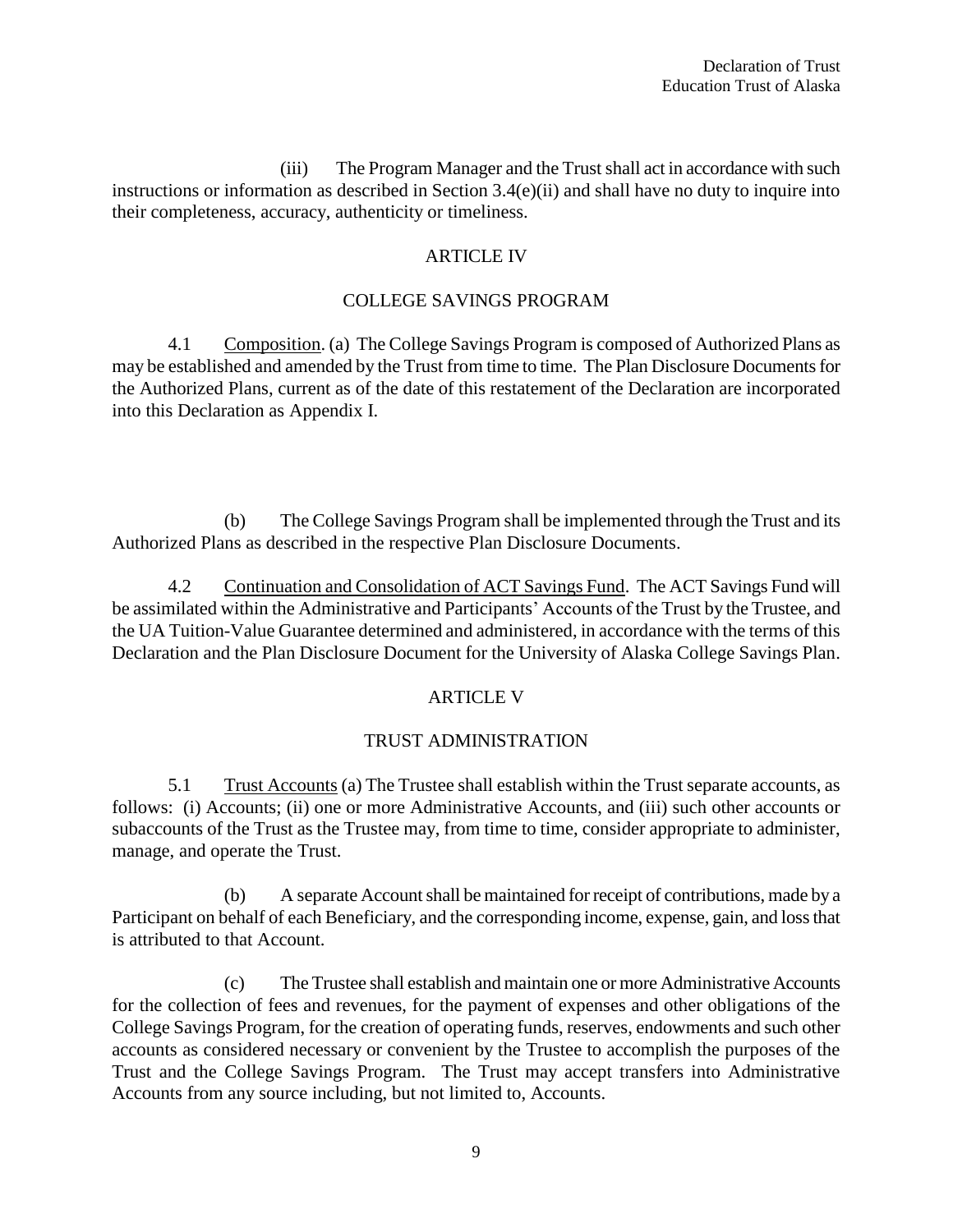(d) The Trust shall maintain accurate recordkeeping and accounting of contributions and any earnings on each Account and each Administrative Account.

(e) The cash, securities and other assets in the Accounts and various Administrative Accounts shall at all times be and remain the property of the Trust, subject to the terms of this Declaration.

(f) All contributions to an Account shall be held, in trust, by, and in the name of, the Trust, the Trustee, or the Trust's designee. Neither the Participant nor the corresponding Beneficiary shall have any right, title or interest in, the whole, or any part, of the Trust property, other than as expressly set forth in this Declaration, nor a right to call for a partition, division or accounting of that property.

(g) Notwithstanding other provisions of this Declaration, the Trust shall have the duty and responsibility, to the exclusion of the Program Manager, if any, to direct the allocation between, and investment of, funds in the Administrative Accounts.

5.2 Commingling. (a) The Trustee shall cause Accounts and Administrative Accounts to be invested. Accounts may be commingled for investment purposes. Administrative Accounts may be commingled for investment and other purposes as considered appropriate by the Trustee. The Administrative Accounts may be invested in such securities and funds as directed by the Trustee, except as may be prohibited by law.

(b) Except to the extent the Accounts are invested in one or more Investment Options, the Accounts and any cash and securities held in them shall be physically segregated and set apart at all times from the corporate assets of the Program Manager.

5.3 Authorized Trust Expenses. (a) The Trustee is authorized to pay or cause to be paid out of the principal or income of the Trust all direct and indirect Authorized Trust Expenses as described in Section 5.3(b).

(b) Authorized Trust Expenses generally include, but are not limited to, the costs, expenses, fees, charges, penalties, taxes and liabilities incurred by the Trust and the Trustee to administer, manage, and operate the College Savings Program, to implement and accomplish the purposes of the Trust and the College Savings Program and such costs, expenses, fees, charges, penalties, taxes and liabilities for the Program Management Services and services of employees, advisers, administrators, distributors, auditors, counsels, depositories, custodians, accounting and servicing persons and other consultants and independent contractors of, and such other expenses and charges of, the Trust and the Trustee, as the Trustee may deem appropriate.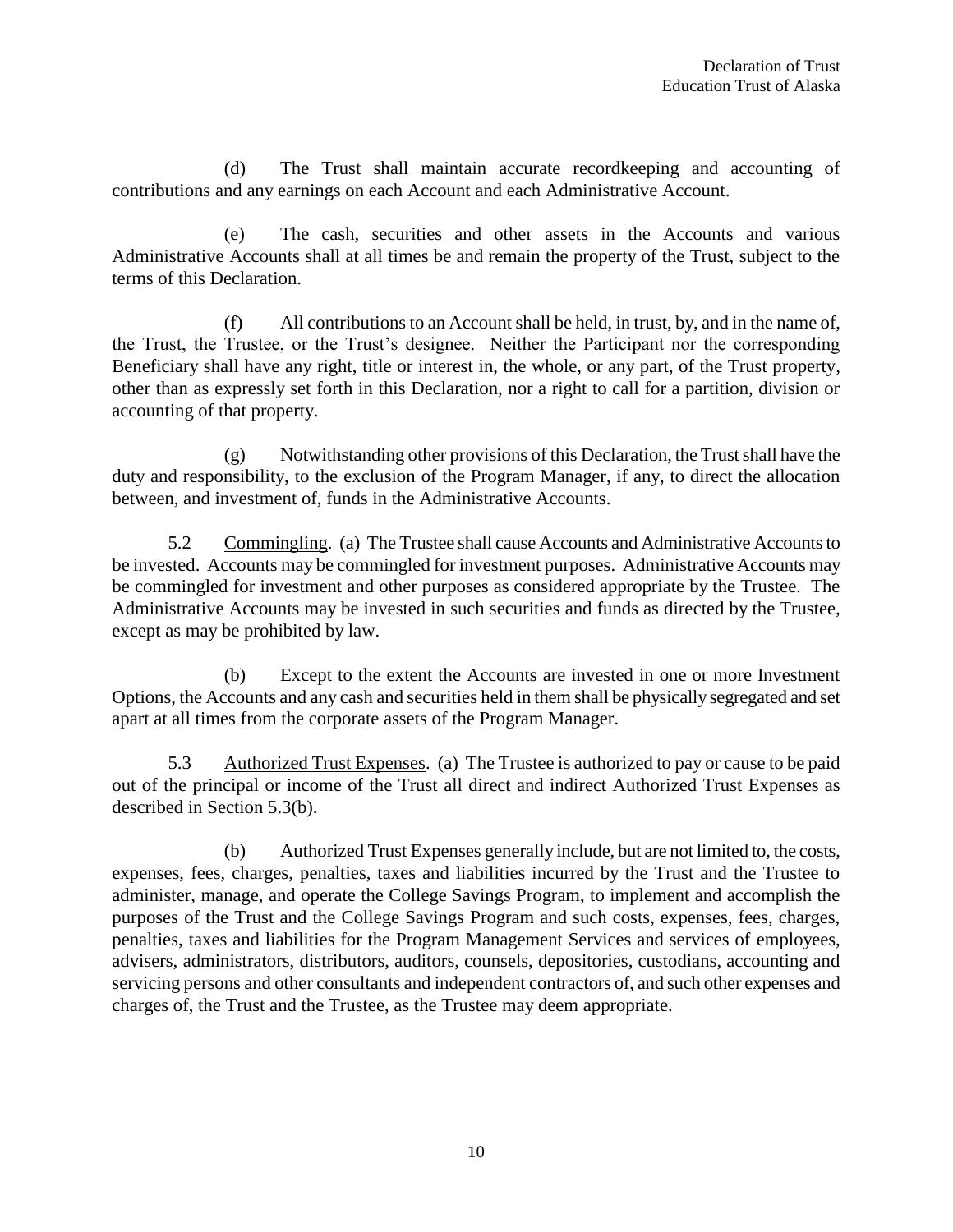5.4 Recordkeeping. The Trust shall keep accurate and detailed records of all investments, receipts and disbursements and other transactions relating to the College Savings Program and all of the records as required by the Code.

5.5 Reports. The Trust shall provide periodic statements to each Participant concerning the value of the corresponding Accounts and all other reports as required by the Code.

5.6 Audit. The Trustee shall cause the Trust to be audited at least annually by a certified public accountant selected by the Trustee.

5.7 Fiscal Year. The fiscal year for the Trust shall run from July 1 to June 30 of each year, except for its first fiscal year which shall begin on April 20, 2001.

## ARTICLE VI

## PARTICIPANTS, BENEFICIARIES, AND ACCOUNTS

6.1 Establishing an Account, Participant Eligibility, Designating a Beneficiary. (a) An individual, corporation, partnership, association, trust or estate may establish an Account in the Trust under the terms of this Declaration.

(b) A Participant must be a resident of, or organized in, a state, territory, district or commonwealth of the United States, or a resident alien subject to the Internal Revenue Code of 1986, as amended.

(c) The Participant must be one person. Joint ownership of an Account is prohibited.

(d) The Participant must designate a Beneficiary in accordance with Section 6.4.

(e) The Trustee may refuse to establish an Account or may terminate an Account when, in its sole discretion, it determines such action is in the best interest of the Trust.

6.2 Designating a Successor Participant, Changing a Participant. (a) A Participant may designate a successor Participant at any time by notifying the Trust in writing in accordance with terms of the respective Authorized Plan. The designation of a successor Participant does not take effect until the Participant: (i) dies; (ii) is declared legally incompetent by a court of competent jurisdiction; (iii) is dissolved; or (iv) under such other circumstances and on such effective date as is provided in the designation, to the extent not prohibited by law and accepted by the Trust.

(b) If a Participant dies, or is dissolved or declared legally incompetent, without having effectively designated a successor Participant, the Beneficiary may designate a successor Participant, provided that the successor Participant may not be the Beneficiary. In the event a Beneficiary is a minor, the person legally authorized to act on behalf of the Beneficiary shall have the exclusive right, on behalf of the Beneficiary, to designate the successor Participant.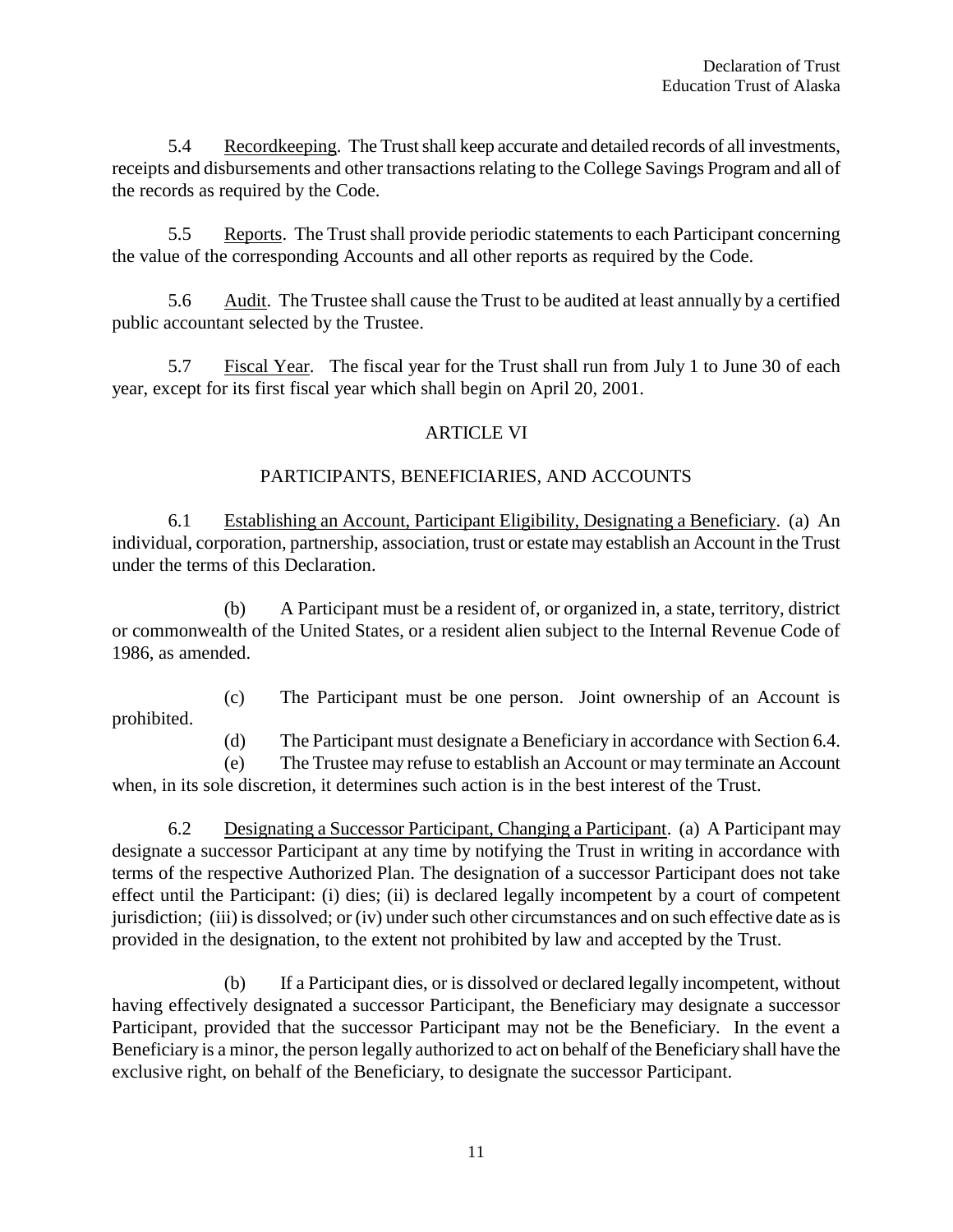(c) Notwithstanding the provisions of Sections 6.2(a) and (b), a Participant may, in accordance with the terms of the respective Authorized Plan, request the substitution of another person to serve as Participant for an Account. Such substitution may not be in exchange for money or other consideration.

6.3 Account Agreement. (a) Except as provided in Section 6.6, the Trust may accept contributions to an Account by, or on behalf of, a Participant only upon acceptance of an Account Agreement properly completed and executed by the Participant.

(b) A Custodian must execute the Account Agreement for an Account established for a Participant who: (i) is a minor; or (ii) where the Account is funded from an UGMA or UTMA provided the Custodian is required to act under the terms of the UGMA or UTMA. The Custodian will be responsible for performing all duties of the Participant unless indicated otherwise or until released or replaced in accordance with the terms and conditions of the t respective Plan Disclosure Document. A Custodian may designate a successor Custodian at any time by notifying the Trust in writing in accordance with the terms of the respective Authorized Plan. The designation of a successor Custodian does not take effect until the current Custodian dies or is declared legally incompetent by a court of competent jurisdiction.

(c) The form of the Account Agreement, current as of this amendment and restatement is attached to, and incorporated into, this Declaration as Appendix II.

(d) The Trustee may amend or otherwise revise the terms of the College Savings Program on a prospective or retroactive basis.

6.4 Beneficiary Eligibility. (a) The Participant shall designate an individual as the Beneficiary on the Account at the time the Account Agreement is executed.

(b) The Beneficiary designated for an Account may be the Participant or another individual appointed by the Participant.

(c) Only one Beneficiary may be appointed for an Account, except for Accounts established before May 21, 2001. Effective May 21, 2001, an Account may have only one Beneficiary at any one time.

(d) Notwithstanding the provisions of Section  $6.4(a)$ , an agency or instrumentality of a state or local government or tax exempt organization as described in the Code may establish an Account as part of a scholarship program without naming a specific Beneficiary.

6.5 Contributions to Accounts. (a) A Participant may make contributions to an Account, including, but not limited to, direct contributions from, or on behalf of, the Participant, transfers from other Accounts, and rollovers from other qualified tuition programs, Coverdell education savings accounts, qualified US Savings Bonds, and other rollovers permitted under the Internal Revenue Code.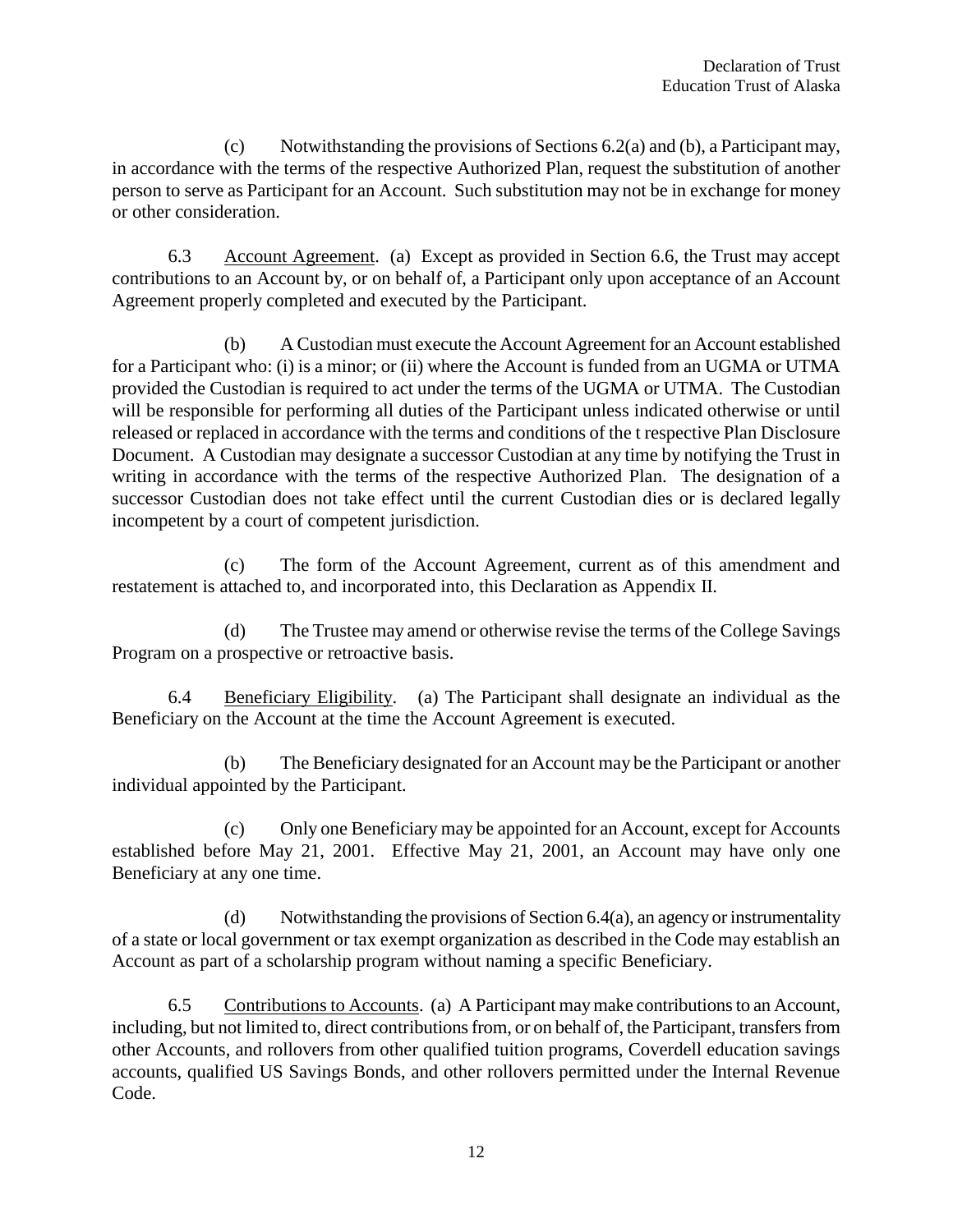(b) The Trust shall accept contributions to an Account subject to this Declaration, the terms of the applicable Authorized Plan, and the limitations of the Code, but only to the extent those contributions, together with the value of the Account and any other Account for the same Beneficiary, do not exceed the maximum established by the Trustee.

(c) Contributions to an Account shall be accepted only in the form of cash, check, money order, or other form, as may be authorized by the Trust.

(d) The Trustee shall establish a maximum contribution limit in accordance with the Code. The portion of any contribution in excess of the maximum established shall be returned in accordance with the terms of the applicable Plan Disclosure Document.

(e) Notwithstanding other provisions of Section 6.5, an agency or instrumentality of a state or local government or tax exempt organization as described in the Code, shall not be subject to limits on contributions for Accounts that are established as part of a scholarship program.

6.6 Contributions Through Alaska PFD. (a) The Trust may accept contributions through the Alaska PFD and establish Accounts upon proper notice of the Participant's intent to participate in the College Savings Program.

(b) The notice described in Section 6.6(a), shall be provided in accordance with the terms of the applicable Plan Disclosure Document.

(c) In accordance with the terms of the applicable Plan Disclosure Document, the Participant or the Participant's Alaska PFD sponsor will be provided a 90-day period to confirm his or her intent to participate in the College Savings Program, to request a refund of the contribution, or upon properly executing an Account Agreement to redirect the contribution to another Investment Option.

(d) The Alaska PFD recipient will be deemed to be the Participant and the Beneficiary for Accounts established under Section 6.6(a), unless otherwise designated in an Account Agreement in good order prior to expiration of the 90-day refund period as described in Section 6.6(c).

(e) The Trustee may waive any requirement for an executed Account Agreement for a Participant contribution received under this Section 6.6.

6.7 Investment Direction. (a) The Participant may direct the initial investment of each contribution by selecting among Investment Options.

(b) In the event the direction described in Section 6.7(a) shall not be provided in the Account Agreement or otherwise prior to the time of establishing the Account, the contribution shall be invested in one or more of the Investment Options in accordance with the terms of the applicable Plan Disclosure Document.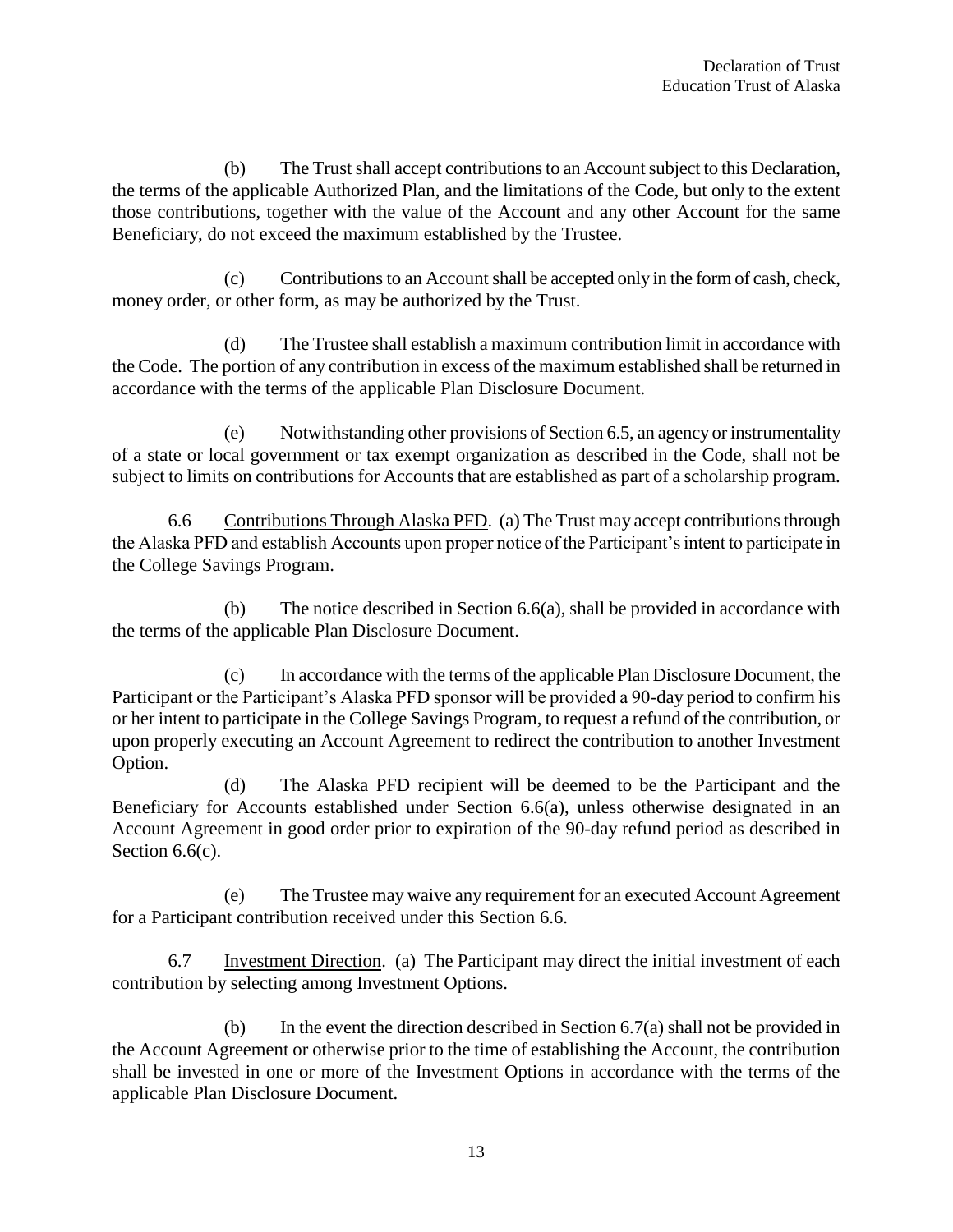$(c)$  In the event the direction in Section 6.7(a) is unclear or not in good order, the contribution shall be returned to the Participant or prospective Participant.

(d) The Participant shall not have the right to, or be entitled to, directly or indirectly, direct the investment of a contribution held in an Account, or any earnings on that Account, beyond the initial selection from the designated Investment Options, except as otherwise allowed by the Code or guidelines established by the Internal Revenue Service.

(e) Notwithstanding Section 6.7(d), the Participant may, in accordance with the terms of the applicable Authorized Plan, move assets between and among Investment Options upon (i) a change in Beneficiary as described in Section 6.8, (ii) such other circumstances as may otherwise be allowed by the Code or guidelines established by the Internal Revenue Service.

(f) In the event an Investment Option is eliminated, the Trustee, in its sole discretion, shall transfer, or cause to be transferred, the investment of the affected funds to one or more of the other Investment Options, in such manner and time as determined by the Trustee.

6.8 Change of Beneficiary, Rollover Distributions, and Transfers. (a) A Participant may change the Beneficiary to another individual who is a Member of the Family of the then-current Beneficiary, except as otherwise may be provided for in the applicable Plan Disclosure Document. Upon the change of a Beneficiary, the Participant may direct a change in investment direction in accordance with Section 6.7(e). Notwithstanding this Section 6.8(a), the Custodian of an Account may not change the Beneficiary.

(b) A Participant may roll over the contributions and accumulated earnings of an Account to another qualified tuition program by contributing, within 60 days of the date of the distribution, all or a portion of such distribution to an account established in another qualified tuition program: (i) for the benefit of another beneficiary who is a Member of the Family of the then-current Beneficiary; or (ii) for the benefit of the then-current Beneficiary, provided a similar rollover into the Account has not occurred within the previous 12 months..

(c) A Participant may direct that a portion of an Account be transferred to another Account established for a different Beneficiary if that different Beneficiary is a Member of the Family of the then-current Beneficiary.

(d) Notwithstanding the provisions of this Section 6.8, an agency or instrumentality of a state or local government or tax exempt organization as described in the Code, may change the Beneficiary of an Account or transfer a portion of an Account to an Account established for an individual who is not a Member of the Family of the then-current Beneficiary, if any. In addition, for accounts established within the ACT Fund prior to August 26, 1996, certain changes of the Beneficiary to an individual who is not a Member of the Family may be conducted in accordance with the terms of the applicable Plan Disclosure Document and the Code.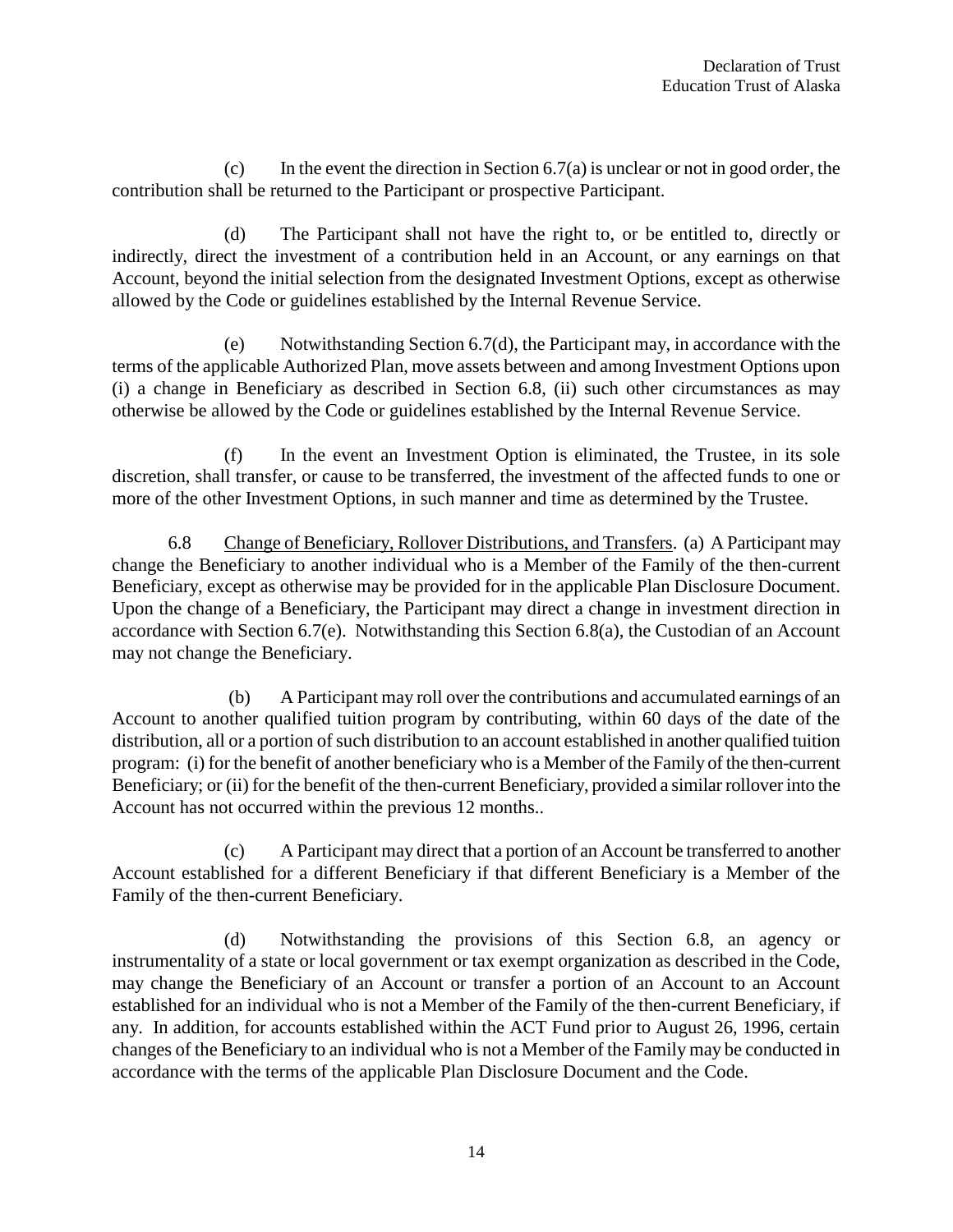(e) The right to change a Beneficiary or to transfer funds to another Account may be denied or limited when such change of Beneficiary or transfer will cause one or more Accounts to exceed the maximum contribution limitation or is otherwise determined by the Trustee, in its sole discretion, not to be in the best interest of the Trust.

6.9 Distributions from Accounts. Distributions from an Account shall be made in accordance with the terms of the applicable Plan Disclosure Document and only by check or other form as may be authorized by the Trust.

6.10 Intentionally Left Blank.

6.11 Termination of Accounts. The Trust may close an Account and distribute the funds in it to the Participant, less any Fees, penalties, assessments, and taxes owed on the Account or otherwise properly withheld, if the Trustee determines that: (a) such action is in the best interests of the Trust; or (b) the Participant or the Beneficiary provided false or misleading information in establishing or maintaining the Account or requesting a distribution. In the latter case the Trustee may retain for purposes of the Trust and the College Savings Program any earnings accumulated in the Account as of the date the Account is closed.

6.12 Participant Fees and Charges and Costs. The Trustee shall establish Fees and shall charge and allocate those Fees to, between, and among, the Accounts and portfolios comprising the Investment Options in such manner as the Trustee, in its sole discretion deems appropriate.

6.13 Spendthrift Provision. As set forth in this Declaration and as provided under Alaska law, an Account: (a) is exempt from a claim by the creditors of the Participant or of the corresponding Beneficiary identified with that Account; (b) is conclusively presumed to be a spendthrift trust; (c) is not an asset or property of either the Participant or that Beneficiary; (d) may not be assigned, pledged or otherwise used to secure a loan or other advancement; and (e) is not subject to involuntary transfer or alienation, all subject to the provisions of AS 34.40.110(b)(4) relating to a Participant's default, if any, at the time of contribution, by 30 or more days in making a payment due under a child support judgment or order.

6.14 Confidential Information. The name, address and other information identifying a person as a Participant or Beneficiary in the College Savings Program are confidential and must not be released by the Trust or the Program Manager to persons other than the Trust, the Trustee, the University, or the Program Manager, except for purposes of the College Savings Program as may be permitted or required by law or except for that information related to the Participant when authorized in writing by the Participant.

6.15 Participant's Indemnity. (a) Establishment of an Account in the Trust is based upon the Participant's statements, agreements, representations, warranties and covenants, as set forth in this Declaration, the Account Agreement, and the applicable Plan Disclosure Document.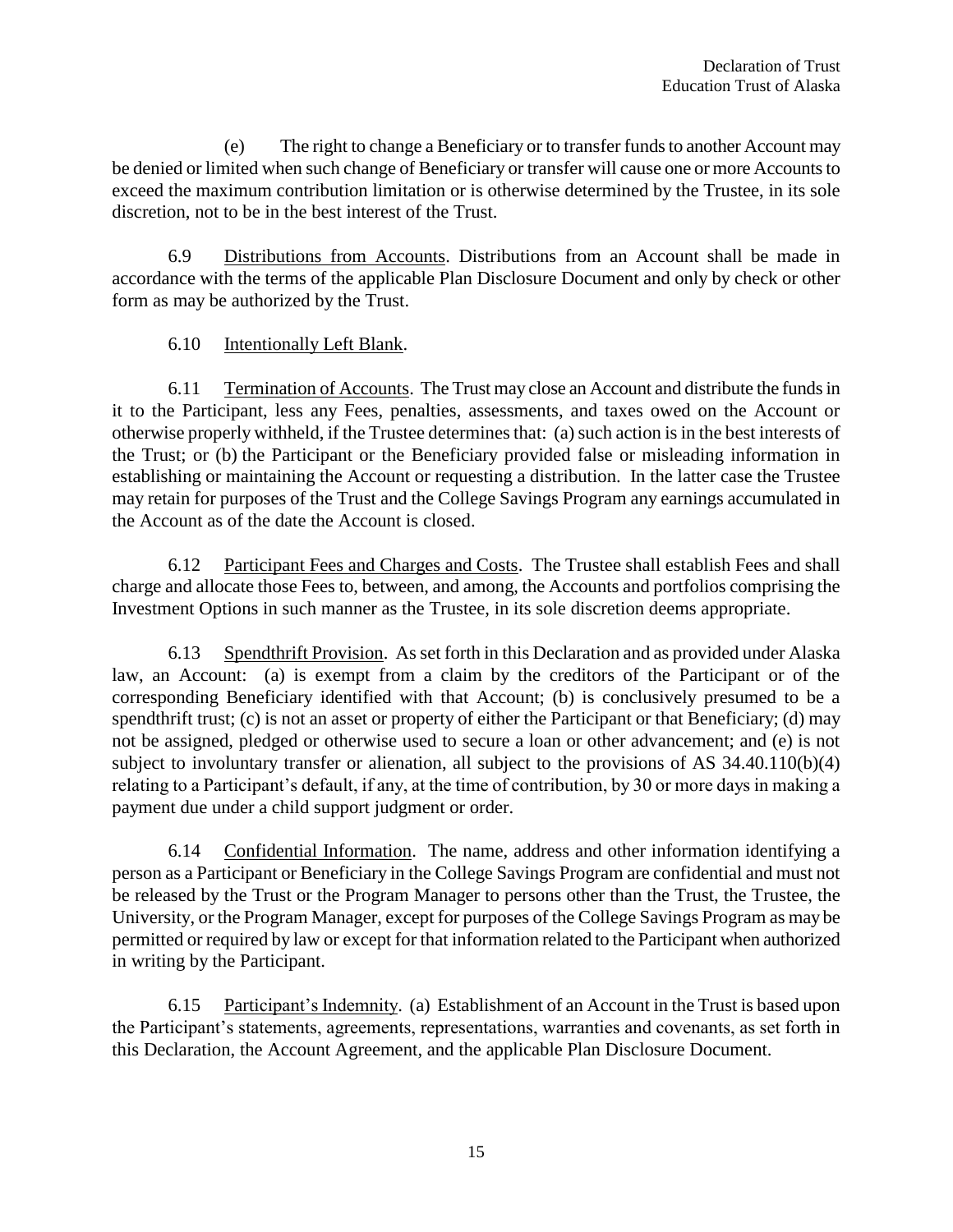(b) The Participant, by participating in the College Savings Program, agrees to indemnify and hold harmless the Trust, the Trustee, the University, the State of Alaska, the Program Manager, and any other counsel, adviser, or consultant retained by the Trust or the Program Manager, and any employee, officer, official, or agent of those entities (the indemnitees), from and against any and all loss, damage, liability, penalty, tax, or expense, including costs of reasonable attorneys' fees, to which they shall be put or which they shall incur by reason of, or in connection with, any misstatement or misrepresentation that shall be made by the Participant or the Beneficiary or any indemnitee, any breach by the Participant of the acknowledgments, representations or warranties as shall be contained in, or incorporated into, this Declaration, the Account Agreement, and the applicable Plan Disclosure Document, or any failure of the Participant or any indemnitee to fulfill any covenants or agreements as may be set forth this Declaration, the Account Agreement, and the applicable Plan Disclosure Document.

(c) All statements, representations, warranties or covenants of the Participant shall survive the termination of the Account.

## ARTICLE VII

#### DISPUTE RESOLUTION

7.1 Participants. Disputes between a Participant or a Beneficiary and the Trust or the Program Manager, if any, relating to an Account shall be subject to the Dispute resolution procedures as set forth in this Section 7.1 and the applicable Plan Disclosure Document and shall be further subject to the following:

(a) the Dispute resolution procedures shall be carried out by the Program Manager and the Trustee in accordance with the terms of the applicable Plan Disclosure Document; provided that the Trustee shall have final authority to interpret the provisions of this Declaration and the terms of the applicable Plan Disclosure Document;

(b) the liability of the Trust, Trustee, the University, and the Program Manager or any indemnitee shall be limited to direct actual damages incurred subsequent to establishing the Account in the Trust, and specifically shall not include other damages, including, but not limited to, consequential or indirect damages;

(c) the liability of the Trust, the Trustee, the University, and the Program Manager or any indemnitee to a Participant and/or a Beneficiary shall be subject to the provisions of Article VIII;

(d) in no event shall a Participant or Beneficiary be awarded compensation or damages against the Trustee or the Trust in excess of the assets in the Administrative Accounts, which are not contractually committed to Participants, Program Manager or others in connection with the operation of the College Savings Program;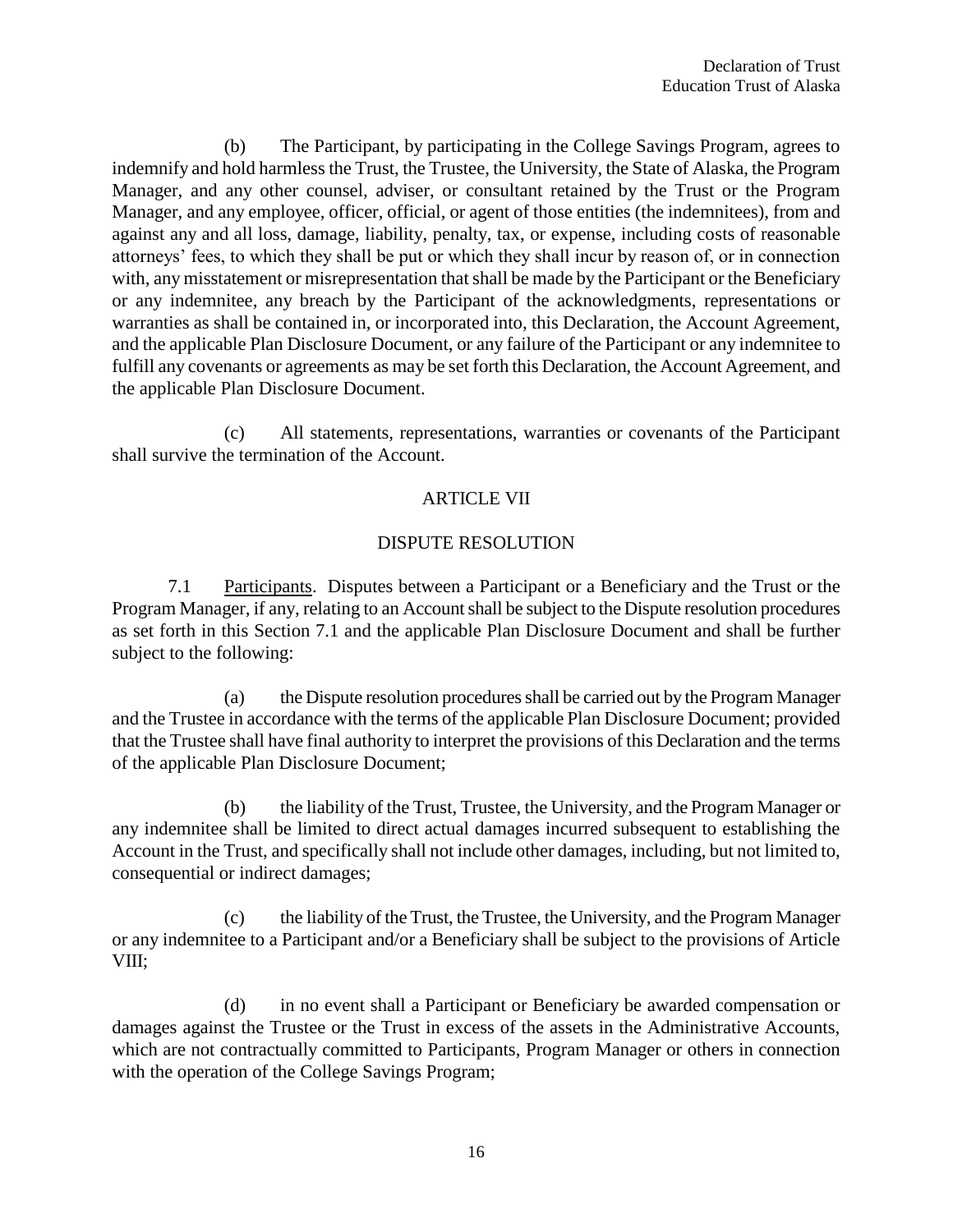(e) a complaint or other disagreement by a Beneficiary regarding the College Savings Program shall, unless authorized by the Trustee, only be presented through the Participant and using the procedures set forth in this Section 7.1 and the applicable Plan Disclosure Document;

(f) the Trustee and the Program Manager shall cooperate as necessary to address and resolve all Disputes;

(g) notwithstanding other provisions of this Section 7.1, the Trustee shall be entitled to make final decisions in Disputes with a Participant or Beneficiary; and

(h) in the event a Participant or Beneficiary shall disagree with a decision by the Program Manager or the Trustee, the Participant or Beneficiary shall exhaust all administrative remedies available to that person under this Declaration and shall only be entitled to further review of the final decision of the Program Manager or Trustee by appealing, in accordance with Alaska Appellate Rule 602, to the superior court as set forth in Section 12.6.

7.2 Program Manager. Disputes between the Trust or the Trustee and the Program Manager, relating to the Program Management Services, Accounts, Administrative Accounts, or this Declaration shall be subject to the dispute resolution procedures established under a separate agreement entered into between the Trust and the Program Manager, as may be amended from time to time.

## ARTICLE VIII

## LIMITATION OF LIABILITY

8.1 General. Except as set forth in Section 8.4, neither the Trustee, the University, the Board, the Trust, the State of Alaska, nor any agency of the State of Alaska, nor an employee, officer, official, or agent of any of these entities: (a) guarantees or makes any representation: (i) regarding any rate of return or benefit for contributions made by a Participant to an Account; (ii) that a Beneficiary would be accepted as a student by any institution of higher education or other postsecondary education institution; (iii) that a Beneficiary, if accepted, would be permitted to continue as a student; (iv) that a Beneficiary would be treated as a resident of any particular state for tuition purposes; (v) that a Beneficiary would graduate from any institution of higher education or other institution of post-secondary education; or (vi) that a Participant or Beneficiary would achieve any particular treatment under any applicable state or federal financial aid program; (b) is liable for any loss of funds that are invested through the Trust or for the denial of any perceived tax or other benefit under this Declaration or the College Savings Program; or (c) is liable for a failure of the College Savings Program to qualify as, or to remain, a qualified tuition program established and maintained by a state under the Code including, but not limited to, any subsequent loss of favorable tax treatment under state or federal law.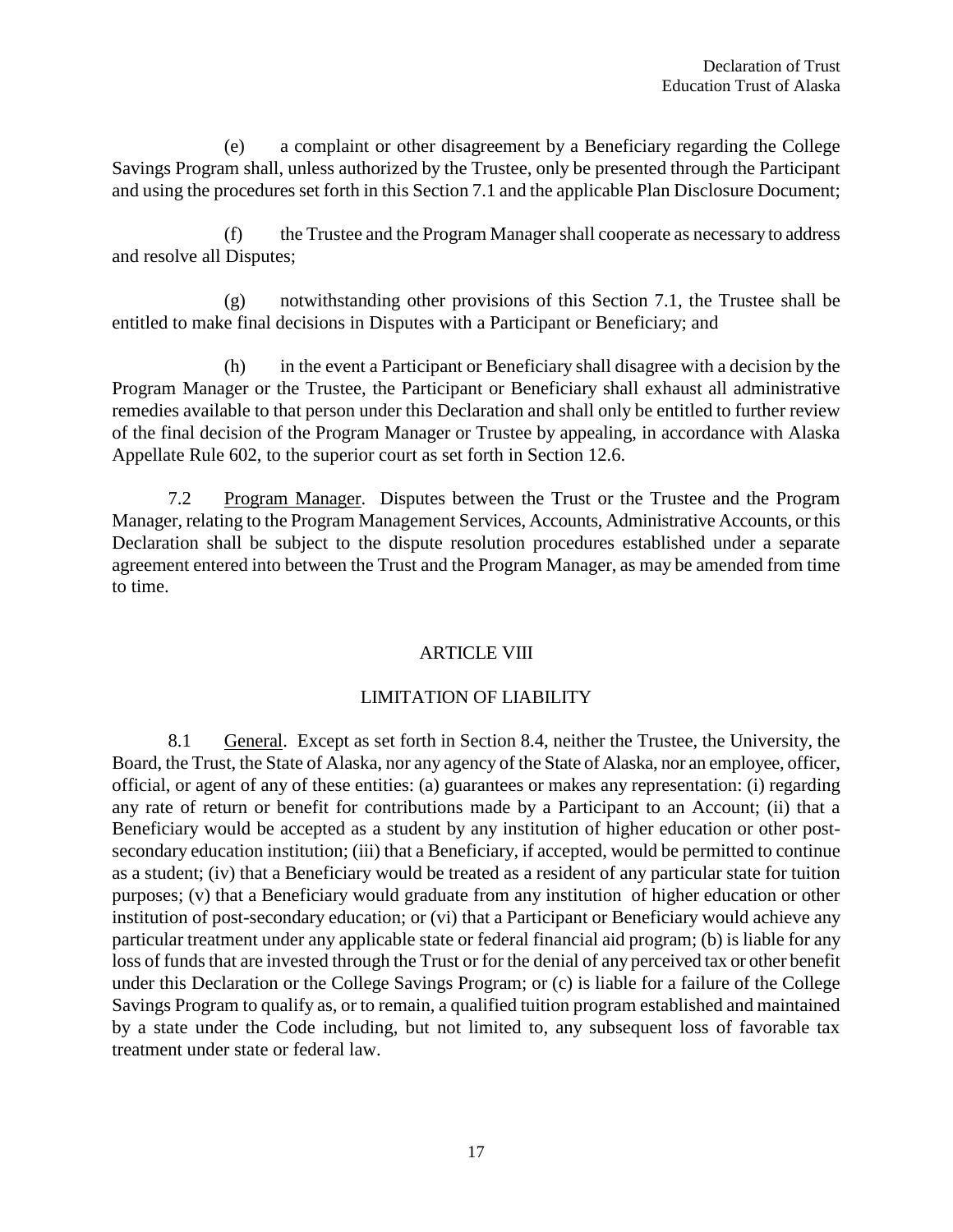8.2 Program Manager. The limitation of liability set forth in Section 8.1 is extended to the Program Manager except to the extent that such extension would impair the benefits of Section 8.1 to the Trustee, the University, the Board, the Trust, the State of Alaska, or any agency of the State of Alaska, or an employee, officer, official, or agent of any of those entities. Neither the Trustee, the University, the Board, the Trust, the State of Alaska, nor any agency of the State of Alaska, nor any employee, officer, or official of any of these entities has any liability to the Program Manager in the event this subsection is held invalid or ineffective in whole or in part.

8.3 Risk of Loss. The risk of loss in the value of an Account, or loss or reduction of any other benefit expected to be derived from the College Savings Program rests exclusively with the Participant and the respective Beneficiary. Neither the Trustee, the University, the Board, the Trust, the State of Alaska, any agency of the State of Alaska, the Program Manager, nor any employee, officer, official, or agent of any of these entities has any liability to a Participant or Beneficiary arising out of loss in the value of an Account or loss or reduction of any benefit expected to be derived from the College Savings Program.

8.4 UA Tuition-Value Guarantees. Notwithstanding Sections 8.1 through 8.3, the ACT Savings Fund commitments for the UA Tuition-Value Guarantee of the College Savings Program are, and continue to be, exclusive obligations of the Trust.

8.5 Release. Without in any way diminishing the force or effect of other provisions of this Declaration regarding liability, and to the extent allowed by law: (a) the Trust and the Trustee, including their respective officials, officers, employees, representatives and agents, shall not, at any time, be held liable for mistakes of law or of fact, or both law and fact, or errors of judgment, or for any loss which shall come to any Participant or Beneficiary or to any other person, except as shall result directly from actual fraud or willful misconduct on the part of the Trust or the Trustee: and (b) the Program Manager, including its officers, employees, representatives and agents, shall not, at any time, be held liable for mistakes of law or of fact, or both law and fact, or errors of judgment, or for any loss which shall come to any Participant or Beneficiary or to any other person, except as shall result directly from actual fraud or willful misconduct on the part of the Program Manager.

8.6 Reliance on Information From Participants. The Trust and the Trustee, including their respective officials, officers, employees, representatives and agents, and the Program Manager, including its officers, employees, representatives and agents, shall not be liable for any liability, loss, cost, or expense, including attorneys' fees and court costs, incurred by a Participant, a prospective Participant, or a Beneficiary in connection with such instructions or information as described in Section  $3.4$  (e)(ii).

8.7 Administrative Expense. Any liability, loss, cost or expense incurred by a Participant or a Beneficiary for which the Trust, the Trustee or the Program Manager shall, in its respective sole discretion, accept responsibility or shall be found to be legally responsible, shall, to the full extent as shall be allowed by law, be considered an administrative expense of the Trust and, in accordance with instructions by the Trustee, may be allocated among the Accounts, charged to an Administrative Account, or otherwise recovered from the Program Manager or other party.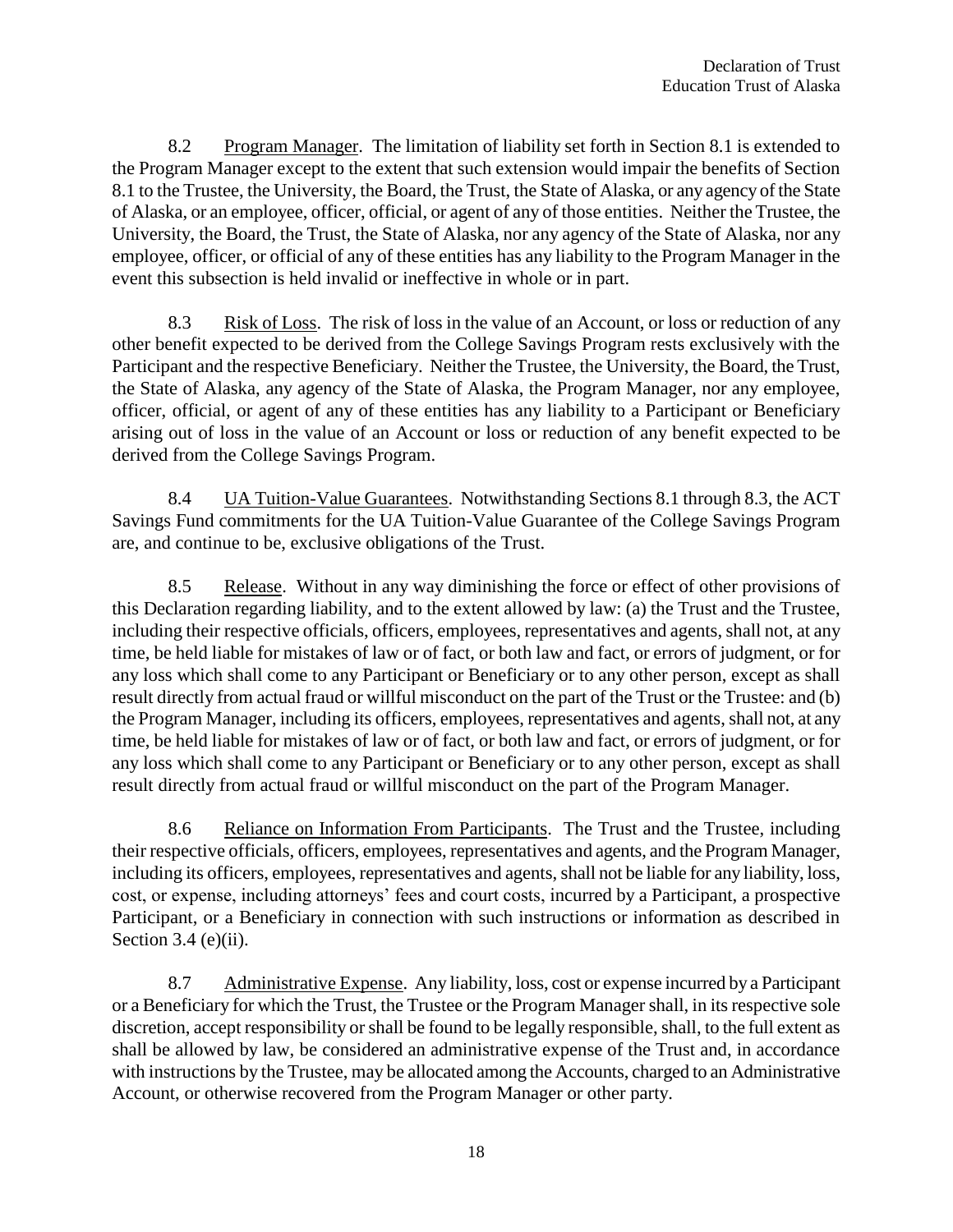8.8 Determinations by Trust, Trustee or Program Manager. The Trust, the Trustee, and the Program Manager including their respective officials, officers, employees, representatives and agents, shall not be liable for any liability, loss, cost, or expense, including attorneys' fees and court costs, incurred by a Participant, Custodian or Beneficiary in connection with a determination made under the College Savings Program and this Declaration, including but not limited to: (a) the status of a Participant, Beneficiary or Custodian under Section 6.6; (b) investment direction under Sections 6.7(b) and (f);and (c) termination of, or refusal to establish Accounts under Sections 6.1(e) and 6.11.

8.9 Other Limitations of Liability. The Trust, through agreement with a Program Manager, may establish other limitations on, and other provisions relating to, liability of the Trust, the Trustee and the Program Manager.

## ARTICLE IX

## STATUS

9.1 Instrumentality of the State. The University and its Board are established through Article VII of the Alaska Constitution. The Trust and the Alaska Higher Education Savings Trust are established in the University, and the Alaska Advance College Tuition Savings Fund is established as a non-lapsing fund of the University. The University, the Alaska Higher Education Savings Trust, the Alaska Advance College Tuition Savings Fund, and the Trust, are instrumentalities of the State of Alaska.

9.2 Qualified Tuition Program under the Code. (a) The Trust is hereby established as, and it is intended to be operated as, a qualified tuition program established and maintained by a state under the Code. This Declaration shall be interpreted consistent with this intent, and no provisions of this Declaration, which shall preclude such qualifications under the Code, shall be effective.

(b) The Trustee shall use its best efforts to preserve the Trust in accordance with the Code. In the event of an amendment or modification of the Code, the Trustee, in its sole discretion, may take such action with regard to the Trust or the College Savings Program that the Trustee determines is in the best interest of the Trust, the College Savings Program, the Participants, and the Beneficiaries.

(c) If a portion or all of the Trust is formally determined by the Internal Revenue Service or by a court of competent jurisdiction not to be a qualified tuition program established and maintained by a state within the meaning of the Code, or the Trustee, in its sole discretion, concludes that such determination is probable, the Trustee may: (i) amend the disqualifying portion of the Trust so that it would so qualify; (ii) terminate the portion of the Trust that is disqualified and distribute all of the assets of Accounts relating to the disqualified portion of the Trust to the respective Participants, less expenses of winding up that disqualified portion and any accrued fees, penalties, taxes and expenses; (iii) rollover or otherwise transfer the assets of the Trust in accordance with the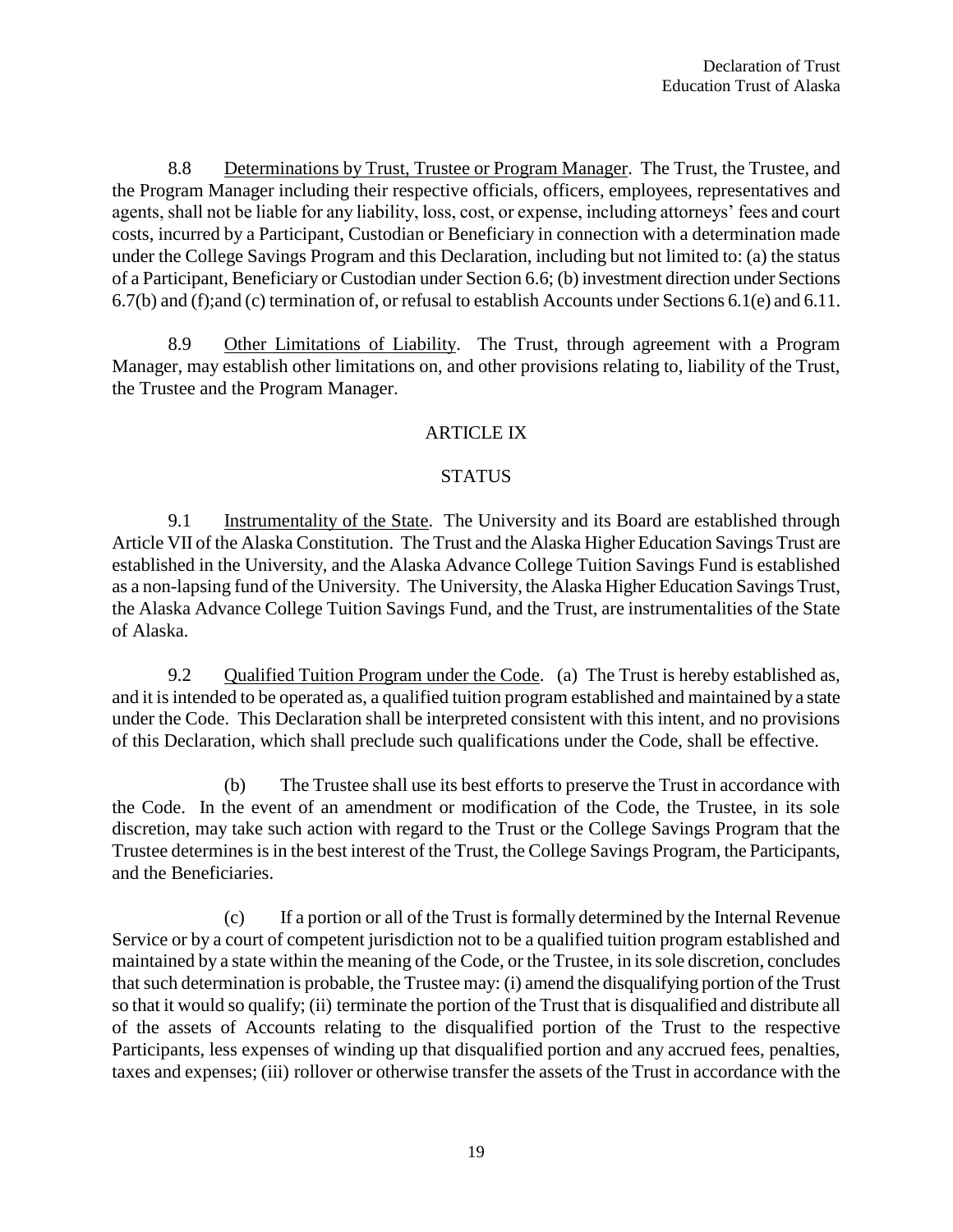Code; (iv) terminate the Trust in accordance with Article X of this Declaration; or (v) take other action as the Trustee deems appropriate.

## ARTICLE X

#### AMENDMENT, SUSPENSION AND TERMINATION

10.1 Retroactive and Other Actions. (a) The Trustee may, at any time and from time to time, (i) amend, or otherwise modify on a prospective or retroactive basis, this Declaration, the Account Agreements, and the Plan Disclosure Documents or the terms and conditions of an Account established under Section 6.6; or (ii) suspend a portion or all of those documents and the College Savings Program, in order to maintain the Trust in compliance with the Code or to maintain efficient and economical operation of the Trust. The Trustee may, in its sole discretion, provide written notice to Participants, if the Trustee considers such amendment or modification material.

(b) The Trustee may, at any time, terminate or suspend a portion or all of the provisions of this Declaration, the Account Agreements, and the applicable Plan Disclosure Documents, including the terms and conditions for an Account established under Section 6.6, on a prospective or retroactive basis, if the Trustee determines, in its sole discretion, that continuation of that portion or all of the College Savings Program is uneconomical, carries a level of risk unacceptable to the Trust or is unduly burdensome to administer relative to the program purposes accomplished. The Trustee shall provide written notice of termination or suspension to Participants as the Trustee determines appropriate.

(c) The rights and benefits of Participants and Beneficiaries under this Declaration and the College Savings Program are subject to the rights of the Trustee to amend, modify, suspend or terminate all or a portion of this Declaration, the Account Agreements, and the Plan Disclosure Documents, or the terms and conditions of an Account established under Section 6.6.

10.2 Distribution of Accounts upon Termination. (a) Notwithstanding other provisions of this Declaration, in the event there shall be full or partial termination of the Trust or the College Savings Program, the Trust shall: (i) distribute assets of the applicable Accounts to the appropriate Participant, less accrued fees, penalties, taxes, and expenses, if any; (ii) rollover or otherwise transfer the assets of the applicable Accounts in accordance with the Code; or (iii) take such other action as the Trustee deems appropriate, in its sole discretion.

(b) After all matters relating to the Accounts shall have been settled in accordance with Section 10.2(a) and after all debts shall have been paid, the Trustee shall distribute any remaining funds in the Trust to the University for use in a manner which the University shall determine, in its sole discretion, is consistent with the purposes of the College Savings Program.

10.3 Duration of Trust. Unless terminated, as provided in this Declaration, the Trust shall continue without limitation of time.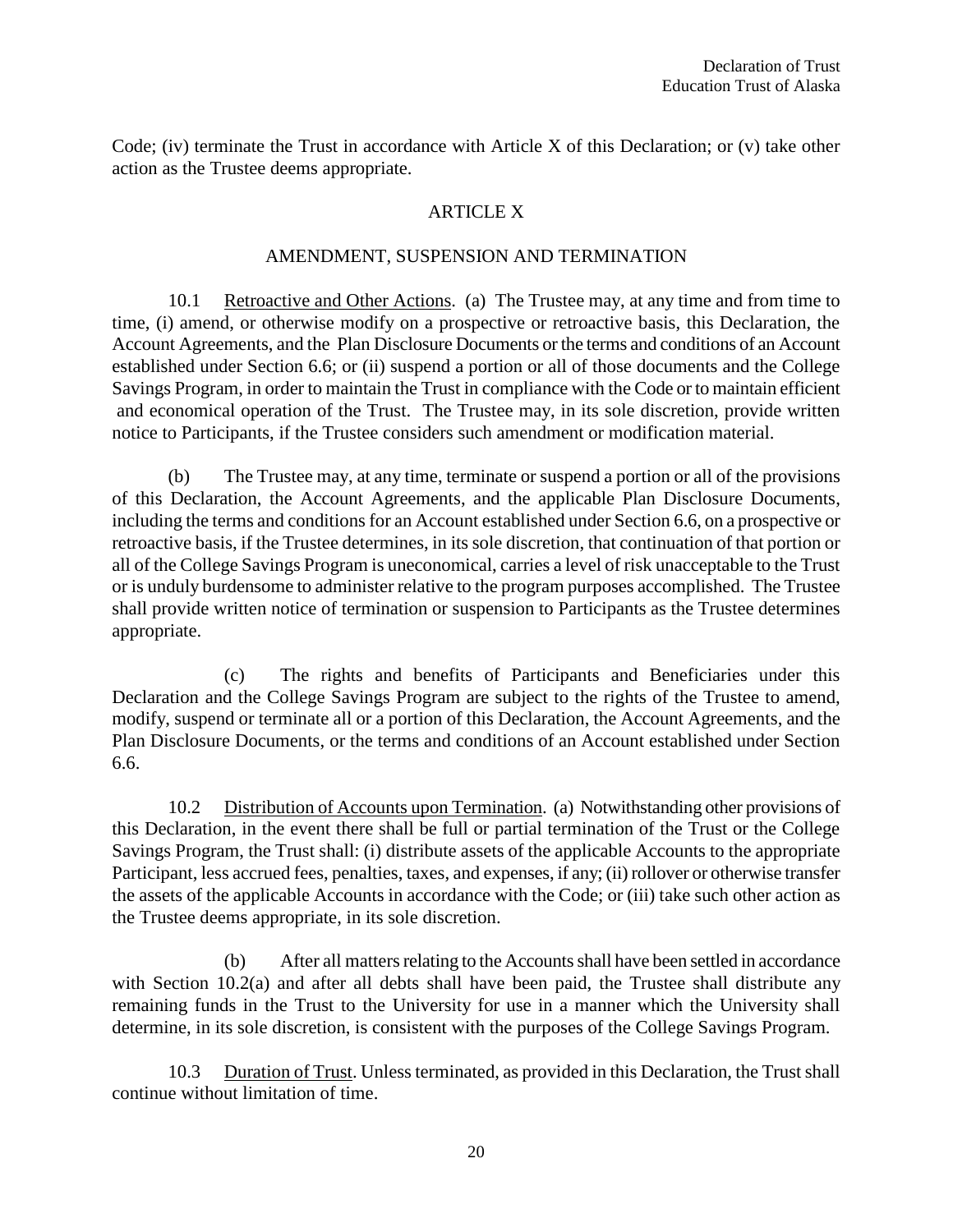## ARTICLE XI

#### DEFINITIONS

11.1 Definitions. As used in this Declaration, the following terms have the following meanings:

Account: a record of financial transactions and related information established in the Trust by a Participant.

Account Agreement: a participation agreement between a Participant and the Trust, affirming the Participant's agreement to participate in the College Savings Program in accordance with the provisions of the Alaska College Savings Act, this Declaration and the applicable Plan Disclosure Document. The Account Agreement forms, current as of this amendment and restatement, are included as Appendix II of this Declaration.

ACT Credit: a semester unit of education at the University of Alaska generally considered the equivalent of one hour of classroom instruction per week.

ACT Credit Issue Price: the upper-division undergraduate credit hour charge for regular tuition at the University's main campus in Anchorage Alaska adjusted for the daily pro rata projected UA Tuition Inflation for the coming academic year.

ACT Credit Redemption Value: the then current upper-division undergraduate credit hour charge for regular tuition at the University's main campus in Anchorage Alaska.

ACT Portfolio: the Investment Option that includes the UA Tuition-Value Guarantee.

ACT Savings Fund: the Alaska Advance College Tuition Savings Fund, established as a non-lapsing fund of the University under AS 14.40.803-14.40.817 and one of the components of the Trust.

Administrative Accounts: accounts or subaccounts established in the Trust for the purpose of administering, managing and operating the Trust.

Aggregation: for purposes of determining the principal and earnings portions of a distribution, in accordance with Internal Revenue Service guidance, all accounts for the same Account Holder and Beneficiary are aggregated at the investment option level and treated as one account.

Alaska College Savings Act: AS 14.40.802-14.40.817, as may be amended from time to time, establishing the Alaska Advance College Tuition Savings Fund and the Alaska Higher Education Savings Trust in the University.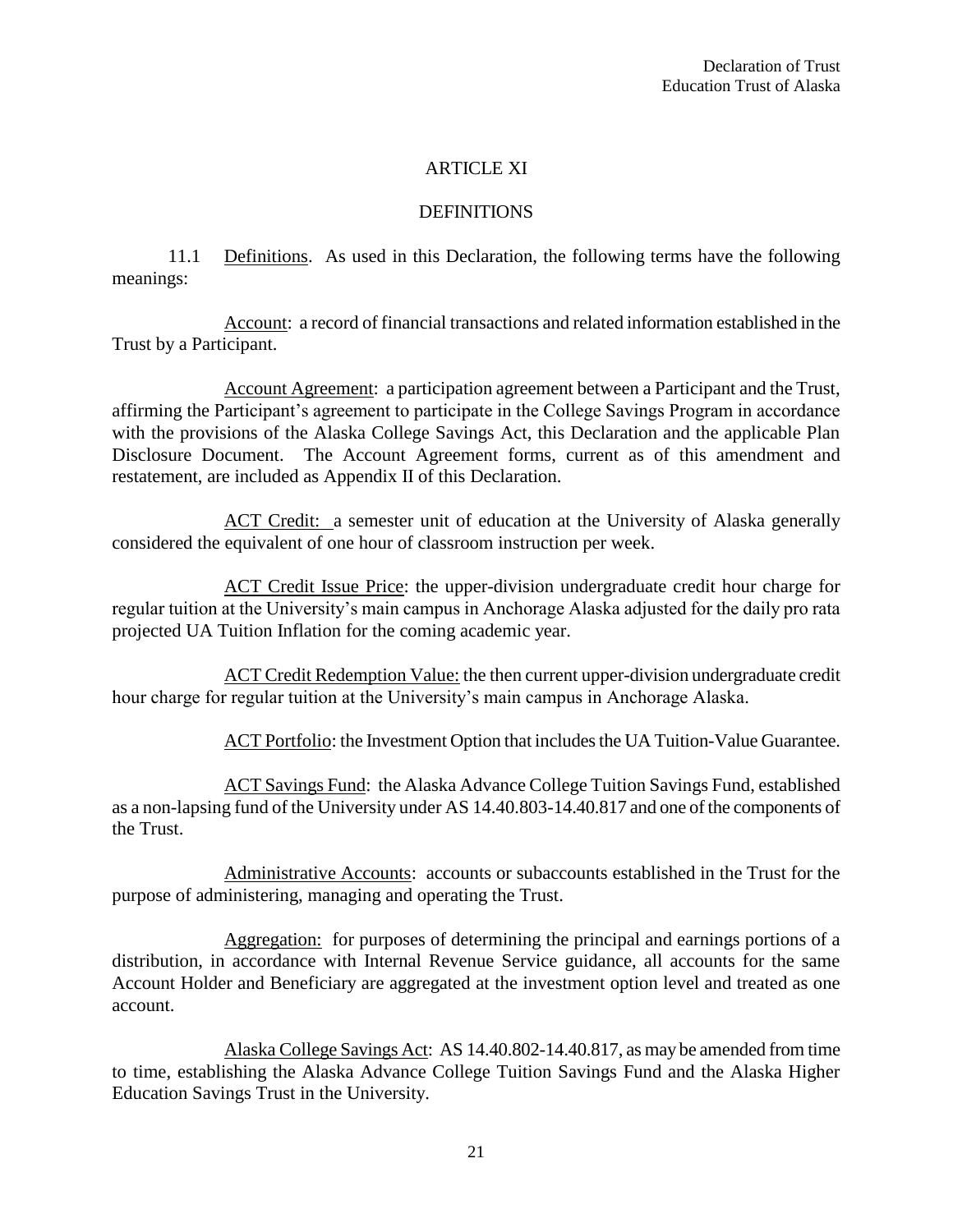Alaska PFD: a program of the State of Alaska under which each resident is entitled to a dividend from the Alaska Permanent Fund, when declared.

Authorized Trust Expenses: expenses of the Trust as defined in Section 5.3.

Authorized Plan: a plan established by the Trust, pursuant to this Declaration, to implement the College Savings Program and more fully described in the respective Plan Disclosure Document promulgated by the Trust through the Program Manager. The Plan Disclosure Documents for the Authorized Plans, current as of this amendment and restatement, are included as Appendix I of this Declaration.

Beneficiary: the individual designated by a Participant, or as otherwise provided in this Declaration and the terms of the applicable Authorized Plan, to receive the benefit of an Account.

Board: the Board of Regents of the University.

Code: Section 529 of the Internal Revenue Code of 1986, as it exists and may subsequently be amended, and regulations adopted under it.

College Savings Program: the post-secondary education savings program, which is operated by the University, as Trustee, in accordance with the Alaska College Savings Act and this Declaration, as such currently exist or may hereafter be amended.

Custodian: a person who has executed an Account Agreement or a notice of intent to participate in the College Savings Program where: (1) the Participant is a minor; or (2) the Account is funded from an UGMA or UTMA, provided the Custodian is required to act under the terms of the UGMA or UTMA.

Declaration: this Declaration of Trust for the Education Trust of Alaska (formerly known as the Alaska College Savings Trust), initially effective as of April 20, 2001 and as amended and restated, effective January 1, 2002, and further amended and restated effective July 1, 2017, including appendices, and as may be amended from time to time.

Dispute: a claim, complaint or other disagreement, between a Participant or a Beneficiary and the Program Manager or the Trust, applicable to an Account or arising out of alleged actions by the Trust or Program Manager that may have adversely affected a Participant or Beneficiary, and that is not resolved informally between the Participant and the Program Manager.

Fees: administrative, investment and other program fees, costs and charges, including those customarily charged by mutual funds and trusts.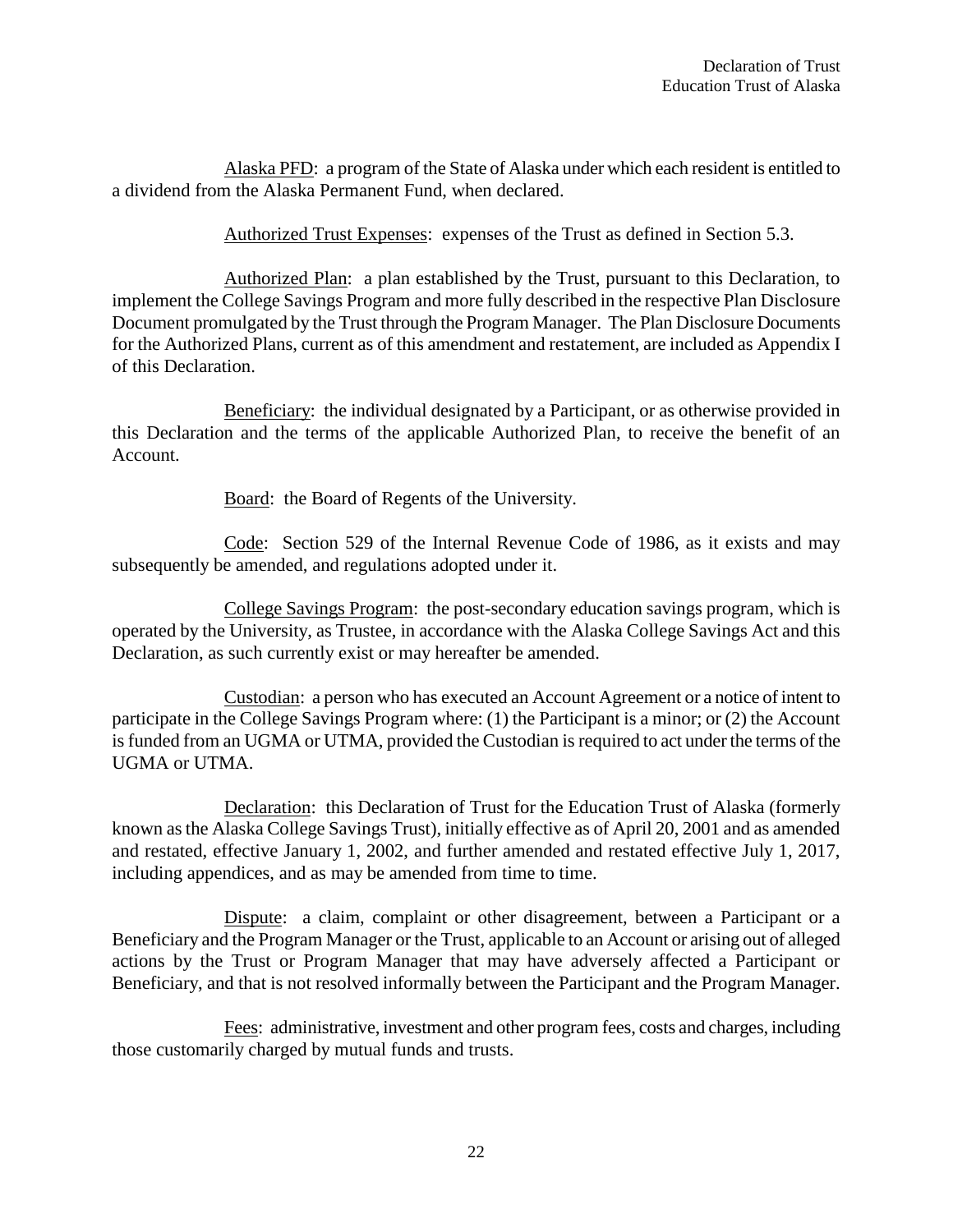Investment Options: the investment portfolios available to Participants through the respective Authorized Plans, referred to in the Plan Disclosure Documents as "Portfolios."

Member of the Family: an individual as defined in the Code.

Participant: an individual, corporation, partnership, association, trust or estate that establishes an Account in the Trust, referred to in the Plan Disclosure Documents as "Account Holder."

Plan Disclosure Document: the document disclosing the material facts relating to an offer of Accounts in the Trust to a Participant, including the major features, terms, conditions, workings and foreseeable risks of the investment.

Program Management Services: the services that may be provided to the Trust and the Trustee by a Program Manager.

Program Manager: a person or persons engaged by the Trust, to provide the Program Management Services, as an independent contractor, on behalf of the Trust.

Savings Trust: the Alaska Higher Education Savings Trust, a trust established in the University under AS 14.40.802 and one of the underlying components of the Trust.

Trust Administrator: the University President, or designee appointed to carry out the responsibilities of, and have all powers and authority of, the Trustee under this Declaration.

Trust: the Education Trust of Alaska, the trust declared by the University, pursuant to the Alaska College Savings Act and through this Declaration.

Trustee: the University of Alaska, when acting in its capacity as trustee for the Trust.

UA Tuition Inflation Rate: the - rate of change in the cost of an upper division resident undergraduate credit hour charge for regular tuition at the University of Alaska's main campus in Anchorage, Alaska.

UA Tuition-Value Guarantee: a guarantee by the Trust that the long-term earnings attributable to contributions to an Account invested in the ACT Portfolio for the entire fiscal year will at a minimum be equal to tuition inflation at the UA Tuition Inflation Rate, but only as to that portion of any distribution from the respective Account used to pay for tuition at the University of Alaska in accordance with procedures and limitations established by the Trust.

UGMA or UTMA: an account created under the Uniform Gifts to Minors Act or the Uniform Transfers to Minors Act of any state.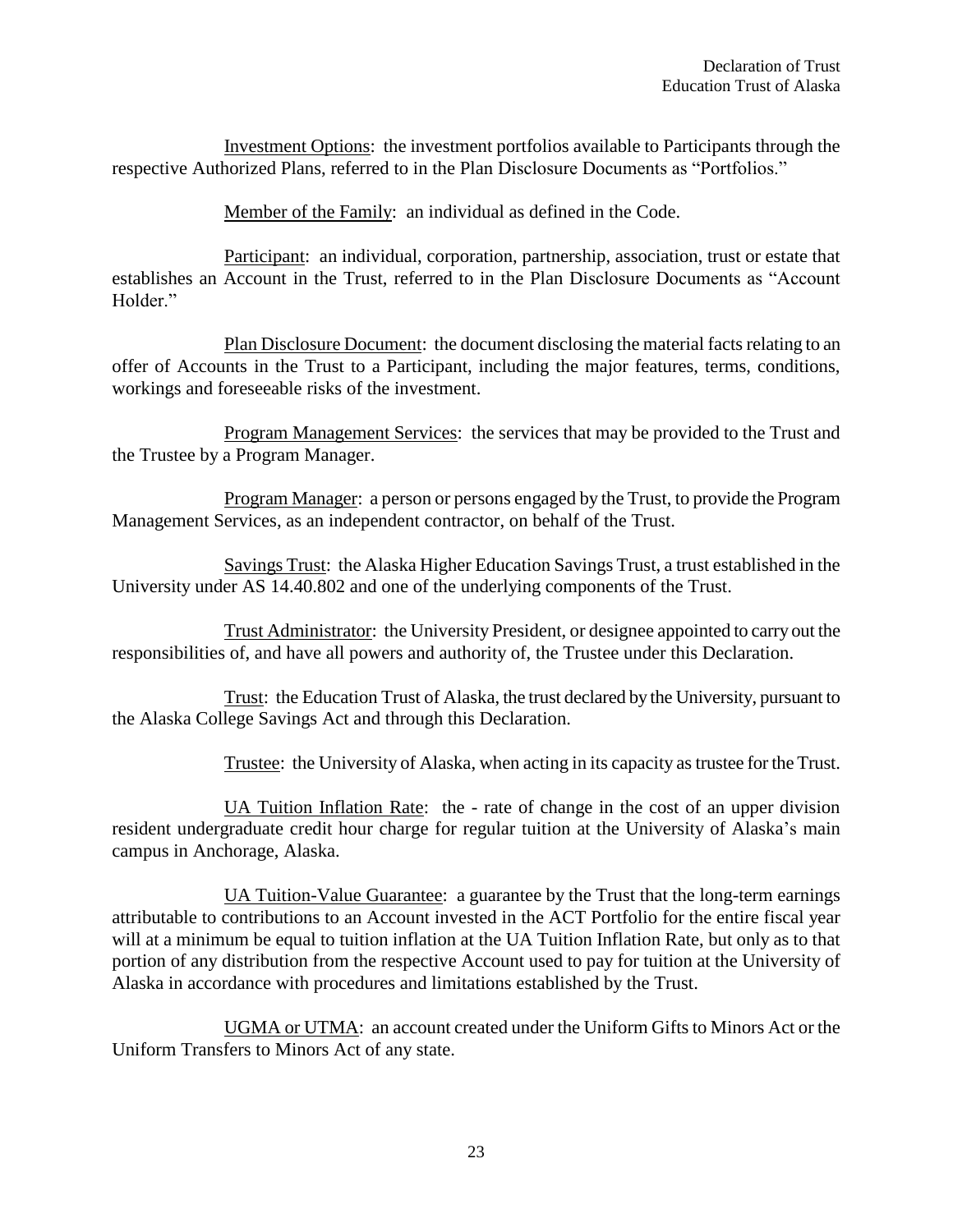#### **University or UA: the University of Alaska.**

#### ARTICLE XII

#### MISCELLANEOUS PROVISIONS

12.1 Rules of Construction. (a) The headings in this Declaration are for convenience of reference only and do not expand, limit or otherwise affect the meaning of the terms of this Declaration.

(b) As used in this Declaration, the phrases "in the discretion of," "in its sole discretion," "as considered appropriate by," "as considered necessary and convenient by" the Trustee or the Trust Administrator and similar phrases mean in the "sole, absolute and unfettered discretion" of the Trustee or the Trust Administrator.

12.2 Precedence. In the event conflicts or discrepancies are found to exist, the order of precedence from most governing to least governing shall, except as to issues between the Trust and the Program Manager, if any, which those parties expressly provide for otherwise in an agreement between them, be as follows: (a) the Code; (b) the Alaska Statutes and Board policy; (c) this Declaration; (d) the Plan Disclosure Document for the respective Authorized Plan; (e) Account Agreement and (f) the agreement between the Trust and the Program Manager.

12.3 Severability. In the event that any one or more of the provisions, sections, paragraphs, words, clauses, phrases or sentences contained within this Declaration, or the application of them in any circumstances shall be held invalid, illegal or unenforceable in any respect for any reason, the validity, legality and enforceability of such provision, section, paragraph, word, clause, phrase, or sentence in every other respect and of the remaining provisions, sections, paragraphs, words, clauses, phrases or sentences shall not in any way, be impaired, in that it shall be the intent that all rights, powers and privileges of the Trustee arising out of this Declaration shall be enforceable to the fullest extent permitted by law.

12.4 Force Majeure. The responsibilities of the Trustee or the Program Manager, if any, under this Declaration shall be suspended to the extent and for the period that performance is prevented by any unforeseeable cause beyond the control of the Trust, the Trustee or the Program Manager, as the case may be, and neither the Trust, the Trustee nor the Program Manager shall be liable for any loss or expense resulting from, a failure to fulfill, or for delay in fulfilling, its responsibilities under this Declaration where that failure or delay is beyond the reasonable control of the Trust, the Trustee or the Program Manager, as the case may be, and arises from any occurrence commonly known as force majeure, including, but not limited to, fire, flood, earthquake, volcanic activity or other so-called acts of God, war, failure of any telephone or wireless network, labor disputes however arising and whether or not the employee demands are reasonable or within the Trust's, the Trustee's or the Program Manager's power to grant, as the case may be, accidents, acts of terrorism, riot, civil strife, insurrections, rebellion, revolution or any other similar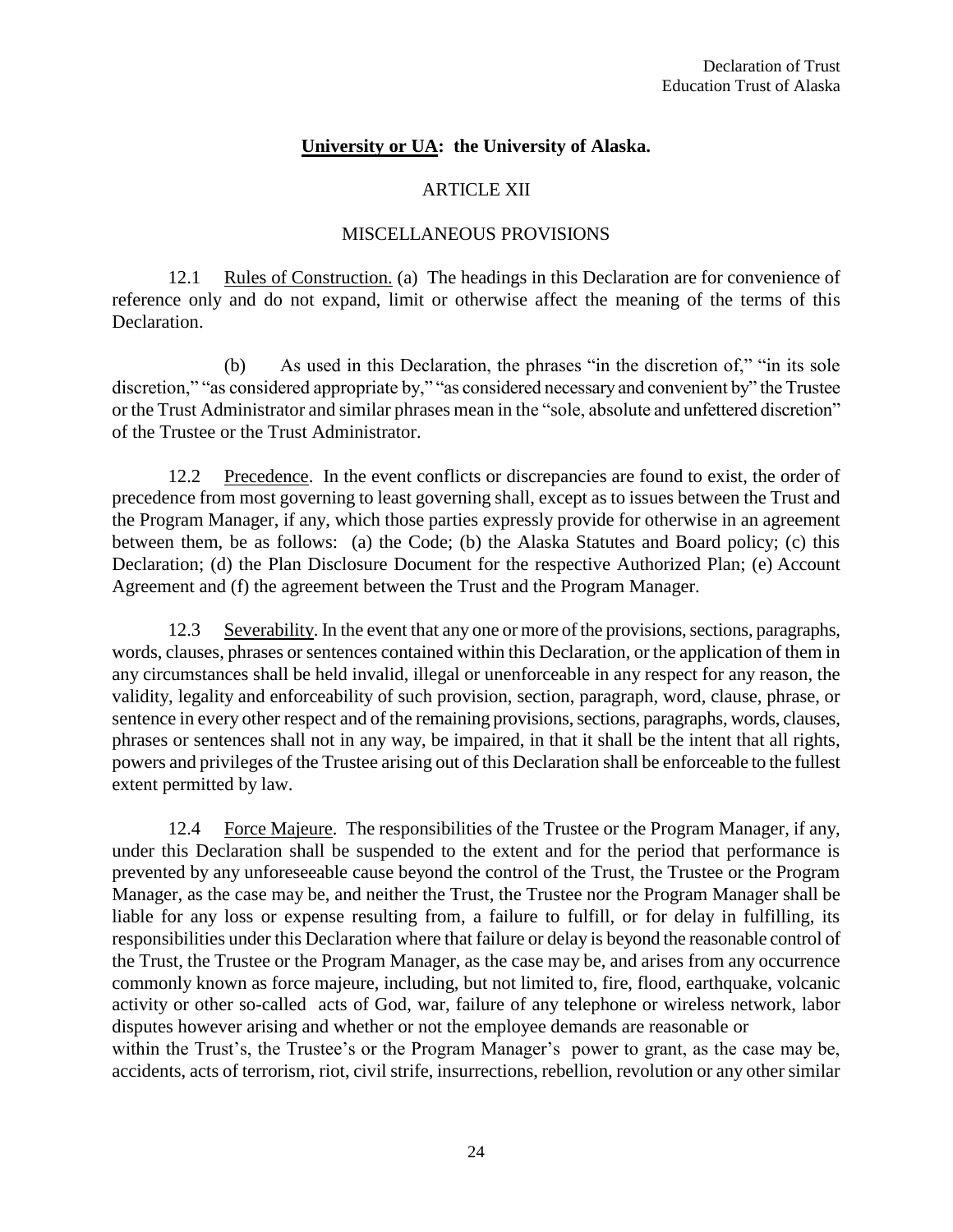events or circumstances beyond the reasonable control of the Trust, the Trustee or Program Manager, as the case may be.

12.5 Provisions Surviving Termination. The following items shall survive termination of the Trust: (a) UA Tuition-Value Guarantee commitments as set forth in Sections 4.2 and 8.4 in such manner and to such extent as determined by the Board; (b) a final accounting and audit by the Trust for all Accounts and Administrative Accounts pursuant to Sections 5.5 – 5.7; (c) confidentiality of Participant and Beneficiary information under the terms of Section 6.14; (d) indemnifications provided by Participants as set forth in Section 6.15; (e) Dispute resolution pursuant to Article VII; (f) limitations of liability pursuant to Article VIII; (g) completion of any duties and responsibilities of the Program Manager in providing Program Management Services to the Trust under Section 3.4, for purposes of winding up the business of the Trust; (h) the distribution of Accounts upon a partial or full termination of Trust under Section 10.2; and (i) the provisions of this Section 12.5.

12.6 Governing Law, Jurisdiction, and Venue. The Trust and this Declaration are made in the State of Alaska and created under Alaska law. They shall be governed by, and shall be construed and administered in accordance with, the laws of, and subject to the jurisdiction of, the State of Alaska. Venue for Disputes and all other matters relating to this Declaration shall only be in the Superior Court, Fourth Judicial District in Fairbanks, Alaska. Each Participant and Beneficiary consents to jurisdiction and service of process of the Alaska Superior Court.

12.7 Other Declarations Superceded. This Declaration shall supersede all previous declarations of trust for the Trust.